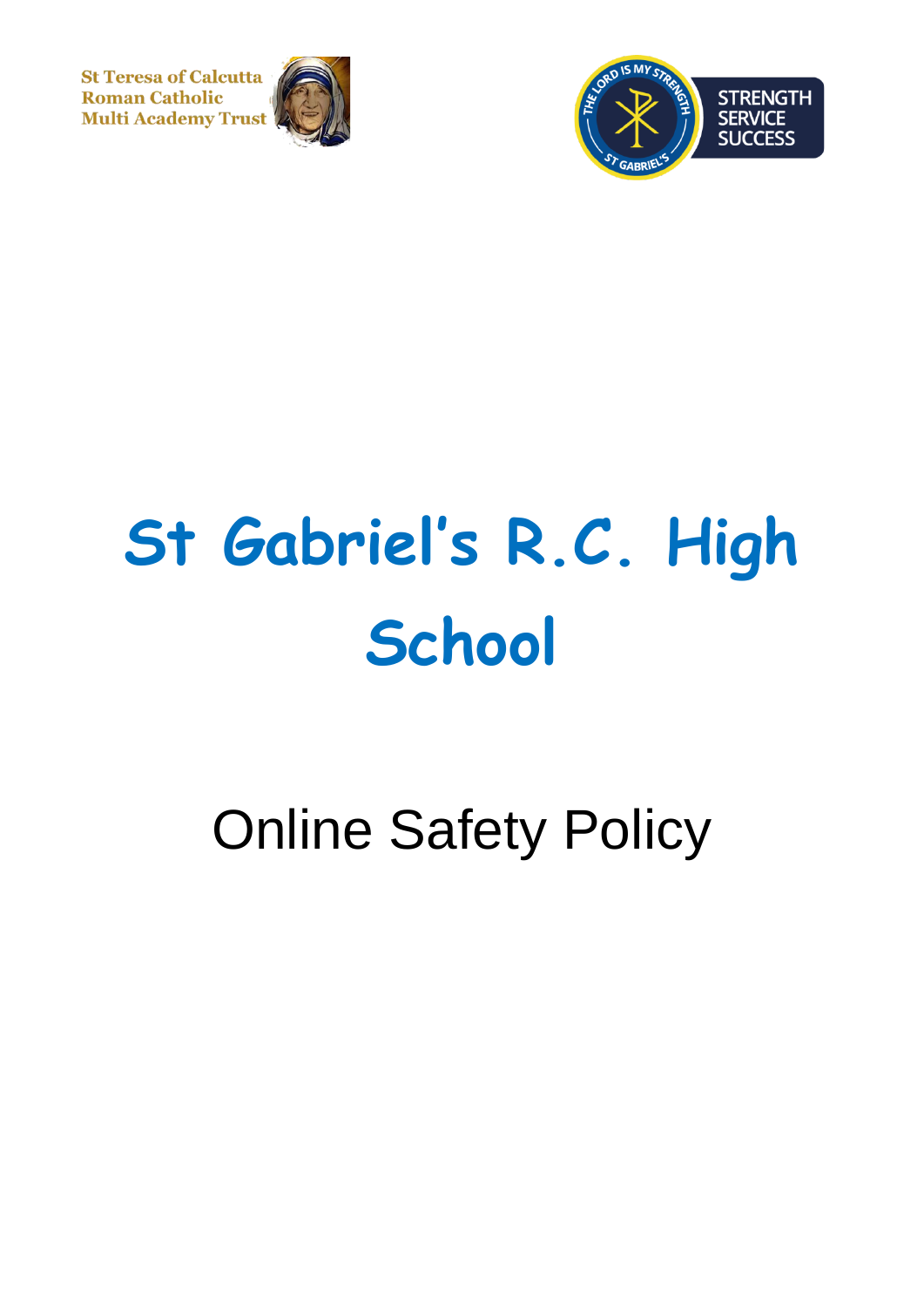# **Contents:**

**[Statement of](#page-2-0) intent** 

- 1. [Legal framework](#page-3-0)
- 2. [Roles and responsibilities](#page-4-0)
- 3. [The curriculum](#page-6-0)
- 4. [Staff training](#page-8-0)
- 5. [Educating parents](#page-9-0)
- 6. [Classroom use](#page-9-1)
- 7. [Internet access](#page-10-0)
- 8. [Filtering and monitoring online activity](#page-10-1)
- 9. [Network security](#page-11-0)
- 10. [Emails](#page-12-0)
- 11. [Social networking](#page-12-1)
- 12. [Online hoaxes and harmful online challenges](#page-13-0)
- 13. [The school website](#page-15-0)
- 14. [Use of school-owned devices](#page-15-1)
- 15. [Use of personal devices](#page-16-0)
- 16. [Managing reports of online safety incidents](#page-17-0)
- 17. [Responding to specific online safety concerns](#page-18-0)
- 18. [Remote learning](#page-22-0)
- 19. [Monitoring and review](#page-23-0)

#### **Appendices**

Appendix 1 – [Online harms and risks –](#page-25-0) curriculum coverage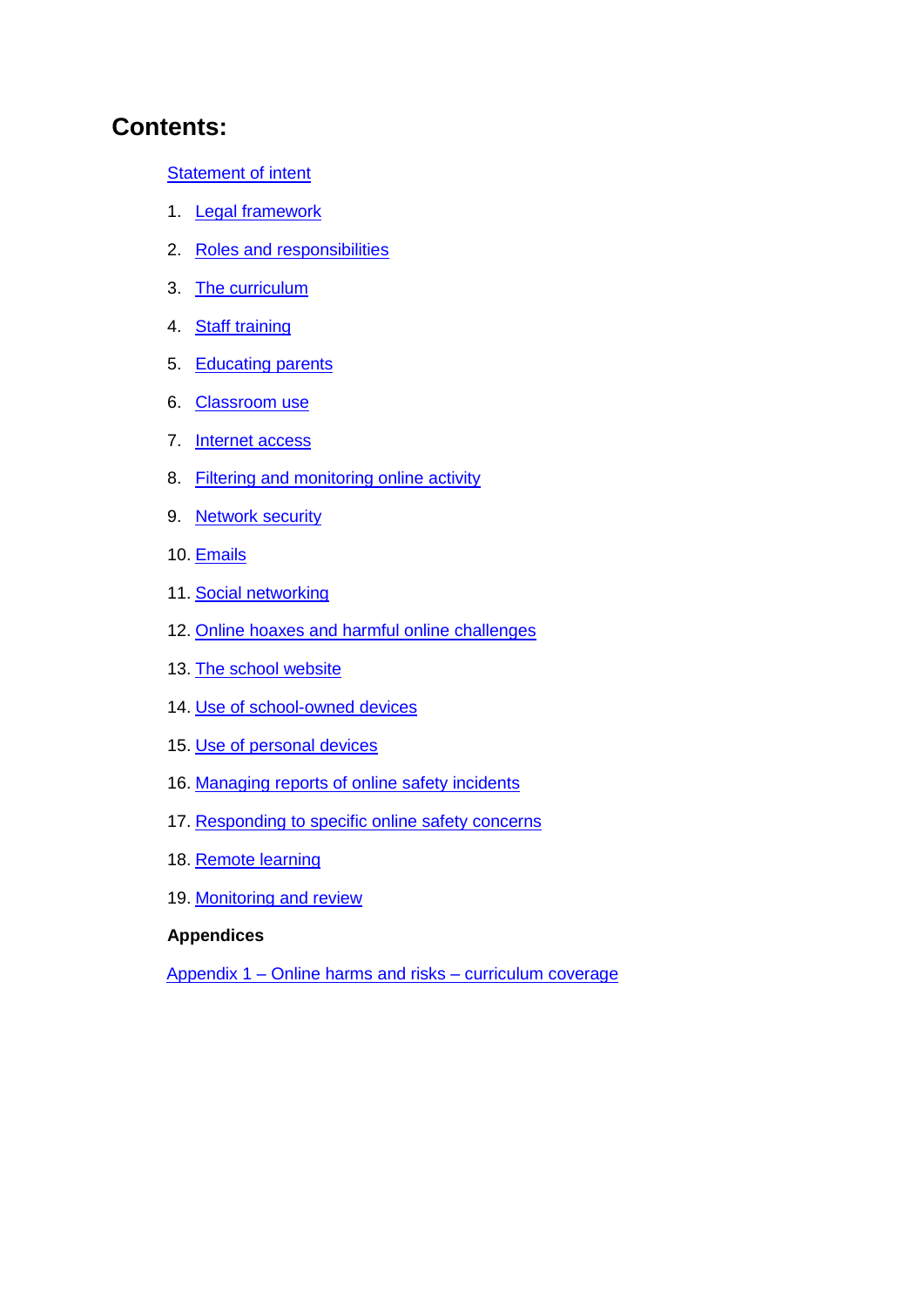# <span id="page-2-0"></span>**Statement of intent**

St Gabriel's RC High School understands that using online services is an important aspect of raising educational standards, promoting pupil achievement and enhancing teaching and learning.

The use of online services is embedded throughout the school; therefore, there are a number of controls in place to ensure the safety of pupils and staff.

The breadth of issues classified within online safety is considerable, but they can be categorised into three areas of risk:

- **Content**: Being exposed to illegal, inappropriate or harmful material, e.g. pornography, fake news, and racist or radical and extremist views.
- **Contact**: Being subjected to harmful online interaction with other users, e.g. commercial advertising and adults posing as children or young adults.
- **Conduct**: Personal online behaviour that increases the likelihood of, or causes, harm, e.g. sending and receiving explicit messages, and cyberbullying.

The measures implemented to protect pupils and staff revolve around these areas of risk. Our school has created this policy with the aim of ensuring appropriate and safe use of the internet and other digital technology devices by all pupils and staff.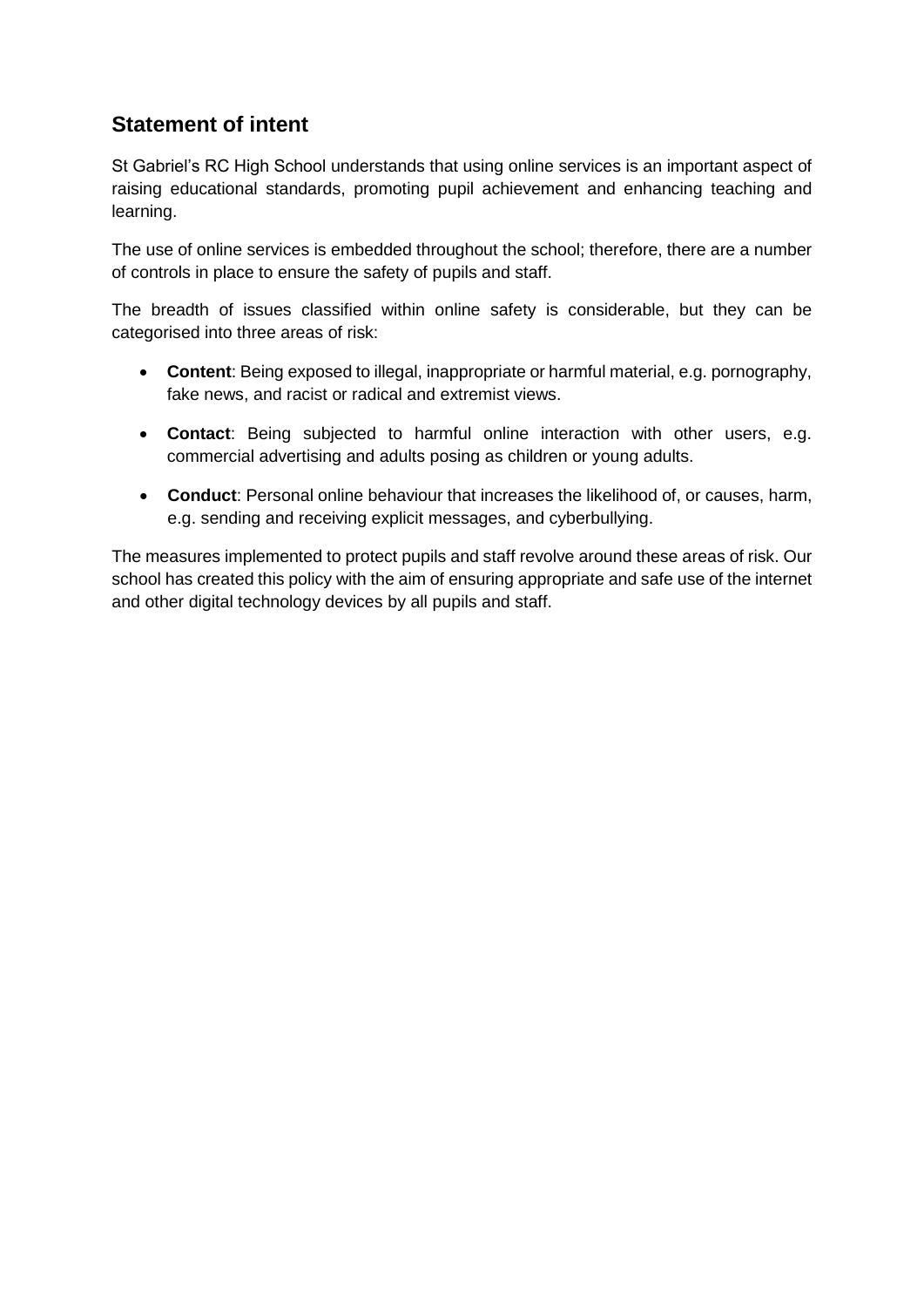# <span id="page-3-0"></span>**1. Legal framework**

- 1.1. This policy has due regard to all relevant legislation and guidance including, but not limited to, the following:
	- Voyeurism (Offences) Act 2019
	- The UK General Data Protection Regulation (UK GDPR)
	- Data Protection Act 2018
	- DfE (2021) 'Harmful online challenges and online hoaxes'
	- DfE (2021) 'Keeping children safe in education 2020'
	- Department for Digital, Culture, Media and Sport and UK Council for Internet Safety (2020) 'Sharing nudes and semi-nudes: advice for education settings working with children and young people'
	- DfE (2019) 'Teaching online safety in school'
	- DfE (2018) 'Searching, screening and confiscation'
	- National Cyber Security Centre (2017) 'Cyber Security: Small Business Guide'
	- UK Council for Child Internet Safety (2020) 'Education for a Connected World – 2020 edition'
- 1.2. This policy operates in conjunction with the following school policies:
	- Cyberbullying Policy
	- Acceptable Use Agreement
	- Child Protection and Safeguarding Policy
	- Anti-Bullying Policy
	- PSHE Policy
	- RSE and Health Education Policy
	- Searching, Screening and Confiscation Policy
	- Staff Code of Conduct
	- Behavioural Policy
	- Data Protection Policy
	- Device User Agreement
	- Staff ICT and Electronic Devices Policy
	- Prevent Duty Policy
	- Pupil Remote Learning Policy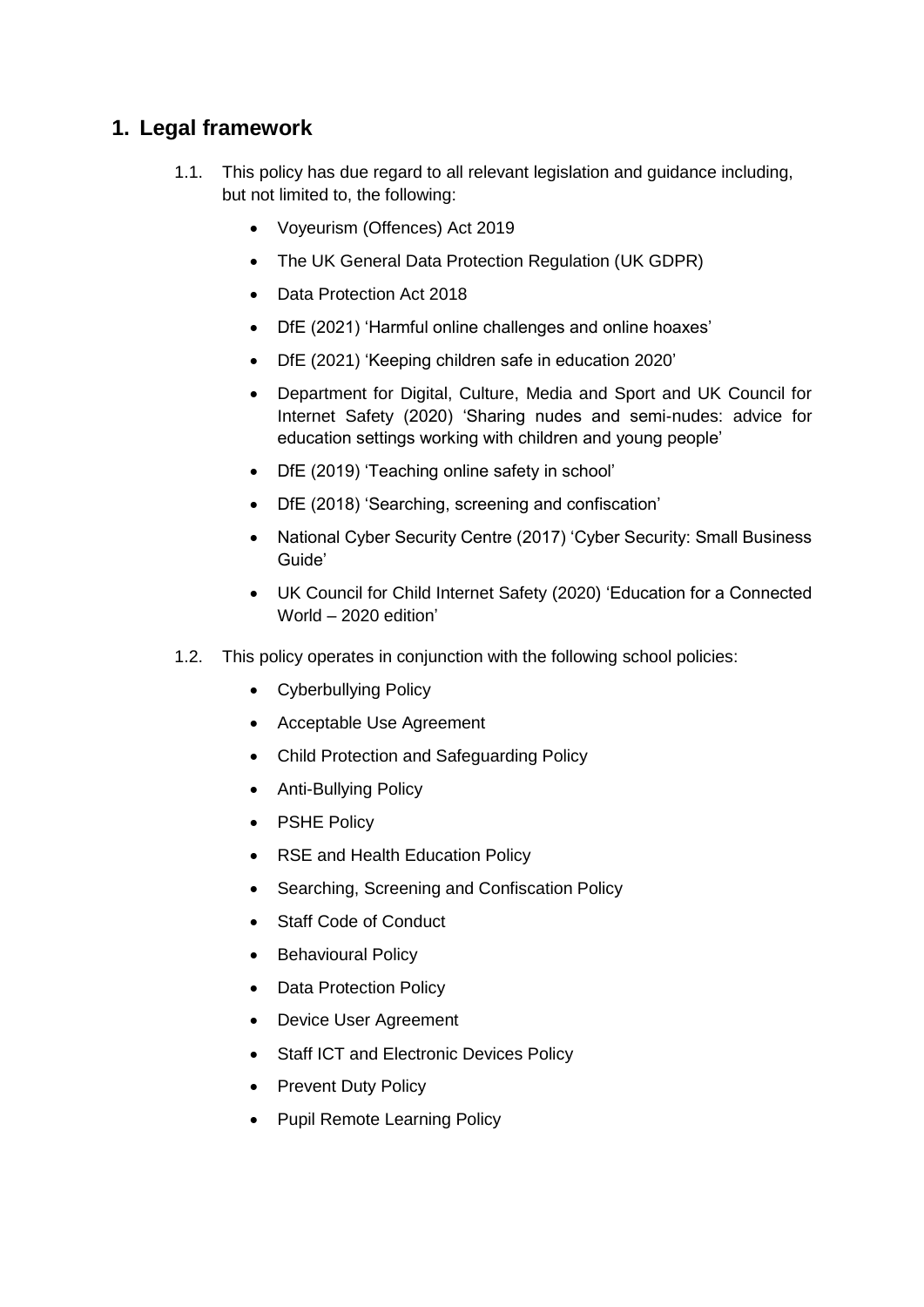# <span id="page-4-0"></span>**2. Roles and responsibilities**

- 2.1. The governing board is responsible for:
	- Ensuring that this policy is effective and complies with relevant laws and statutory guidance.
	- Ensuring the DSL's remit covers online safety.
	- Reviewing this policy on an annual basis.
	- Ensuring their own knowledge of online safety issues is up-to-date.
	- Ensuring all staff undergo safeguarding and child protection training, including online safety, at induction.
	- Ensuring that there are appropriate filtering and monitoring systems in place.
	- Ensuring that all relevant school policies have an effective approach to planning for, and responding to, online challenges and hoaxes embedded within them.
- 2.2. The headteacher is responsible for:
	- Supporting the DSL and any deputies by ensuring they have enough time and resources to carry out their responsibilities in relation to online safety.
	- Ensuring staff receive regular, up-to-date and appropriate online safety training and information as part of their induction and safeguarding training.
	- Ensuring online safety practices are audited and evaluated.
	- Supporting staff to ensure that online safety is embedded throughout the curriculum so that all pupils can develop an appropriate understanding of online safety.
	- Organising engagement with parents to keep them up-to-date with current online safety issues and how the school is keeping pupils safe.
	- Working with the DSL and governing board to update this policy on an annual basis.
- 2.3. The DSL is responsible for:
	- Taking the lead responsibility for online safety in the school.
	- Acting as the named point of contact within the school on all online safeguarding issues.
	- Undertaking training so they understand the risks associated with online safety and can recognise additional risks that pupils with SEND face online.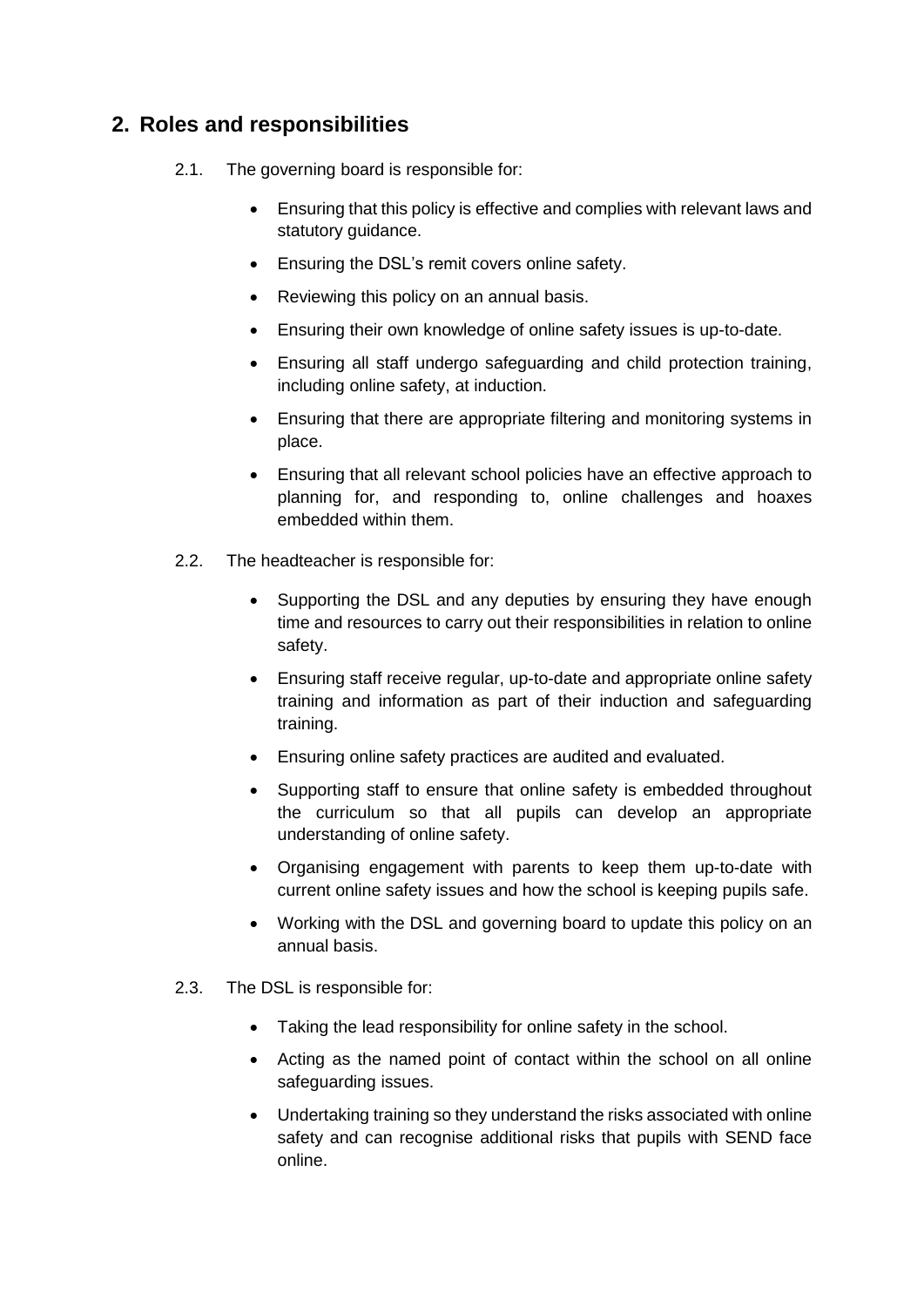- Liaising with relevant members of staff on online safety matters, e.g. the AAHT MIS & IT Strategy, SENCO and ICT technicians.
- Ensuring online safety is recognised as part of the school's safeguarding responsibilities and that a coordinated approach is implemented.
- Ensuring safeguarding is considered in the school's approach to remote learning.
- Ensuring appropriate referrals are made to external agencies, as required.
- Keeping up-to-date with current research, legislation and online trends.
- Coordinating the school's participation in local and national online safety events, e.g. Safer Internet Day.
- Establishing a procedure for reporting online safety incidents and inappropriate internet use, both by pupils and staff.
- Ensuring all members of the school community understand the reporting procedure.
- Maintaining records of reported online safety concerns as well as the actions taken in response to concerns.
- Monitoring online safety incidents to identify trends and any gaps in the school's provision, and using this data to update the school's procedures.
- Working with the headteacher, AAHT MIS & IT Strategy and governing board to update this policy on an annual basis.
- 2.4. ICT technicians are responsible for:
	- Providing technical support in the development and implementation of the school's online safety policies and procedures.
	- Implementing appropriate security measures as directed by the headteacher or AAHT MIS & IT Strategy.
	- Ensuring that the school's filtering and monitoring systems are updated as appropriate.
- 2.5. All staff members are responsible for:
	- Taking responsibility for the security of ICT systems and electronic data they use or have access to.
	- Modelling good online behaviours.
	- Maintaining a professional level of conduct in their personal use of technology.
	- Having an awareness of online safety issues.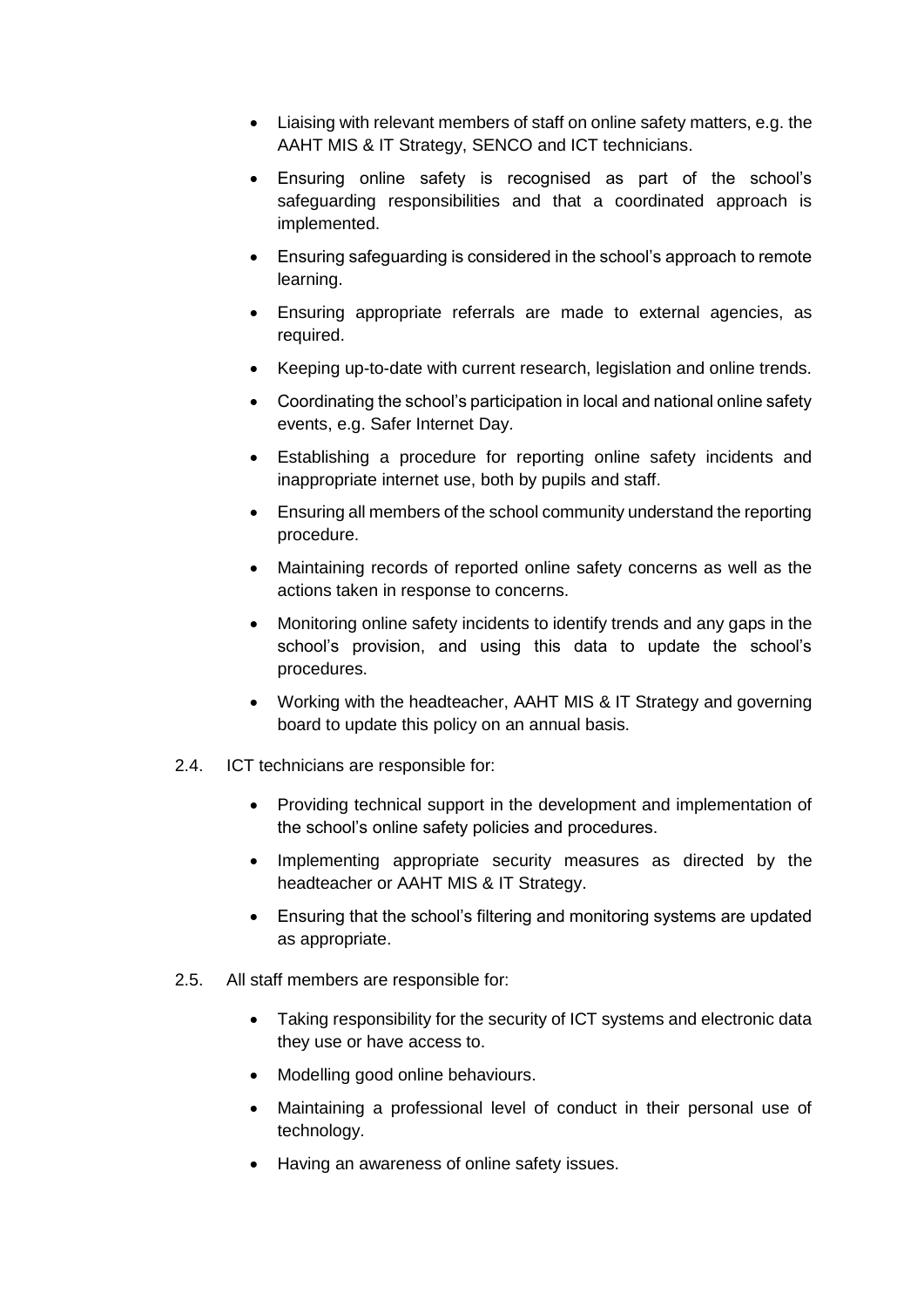- Reporting concerns in line with the school's reporting procedure.
- Where relevant to their role, ensuring online safety is embedded in their teaching of the curriculum.
- 2.6. Pupils are responsible for:
	- Adhering to this policy, the Acceptable Use Agreement and other relevant policies.
	- Seeking help from school staff if they are concerned about something they or a peer have experienced online.
	- Reporting online safety incidents and concerns in line with the procedures within this policy.

#### <span id="page-6-0"></span>**3. The curriculum**

- 3.1. Online safety is embedded throughout the curriculum; however, it is particularly addressed in the following subjects:
	- RSE
	- Health education
	- PSHE
	- Citizenship
	- Computing
- 3.2. The curriculum and the school's approach to online safety is developed in line with the UK Council for Child Internet Safety's 'Education for a Connected World' framework and the DfE's 'Teaching online safety in school' guidance.
- 3.3. Pupils are taught the underpinning knowledge and behaviours that can help them to navigate the online world safely and confidently regardless of the device, platform or app they are using.
- 3.4. Online safety teaching is always appropriate to pupils' ages and developmental stages.
- 3.5. The underpinning knowledge and behaviours pupils learn through the curriculum include the following:
	- How to evaluate what they see online
	- How to recognise techniques used for persuasion
	- Acceptable and unacceptable online behaviour
	- How to identify online risks
	- How and when to seek support
	- How to identify when something is deliberately deceitful or harmful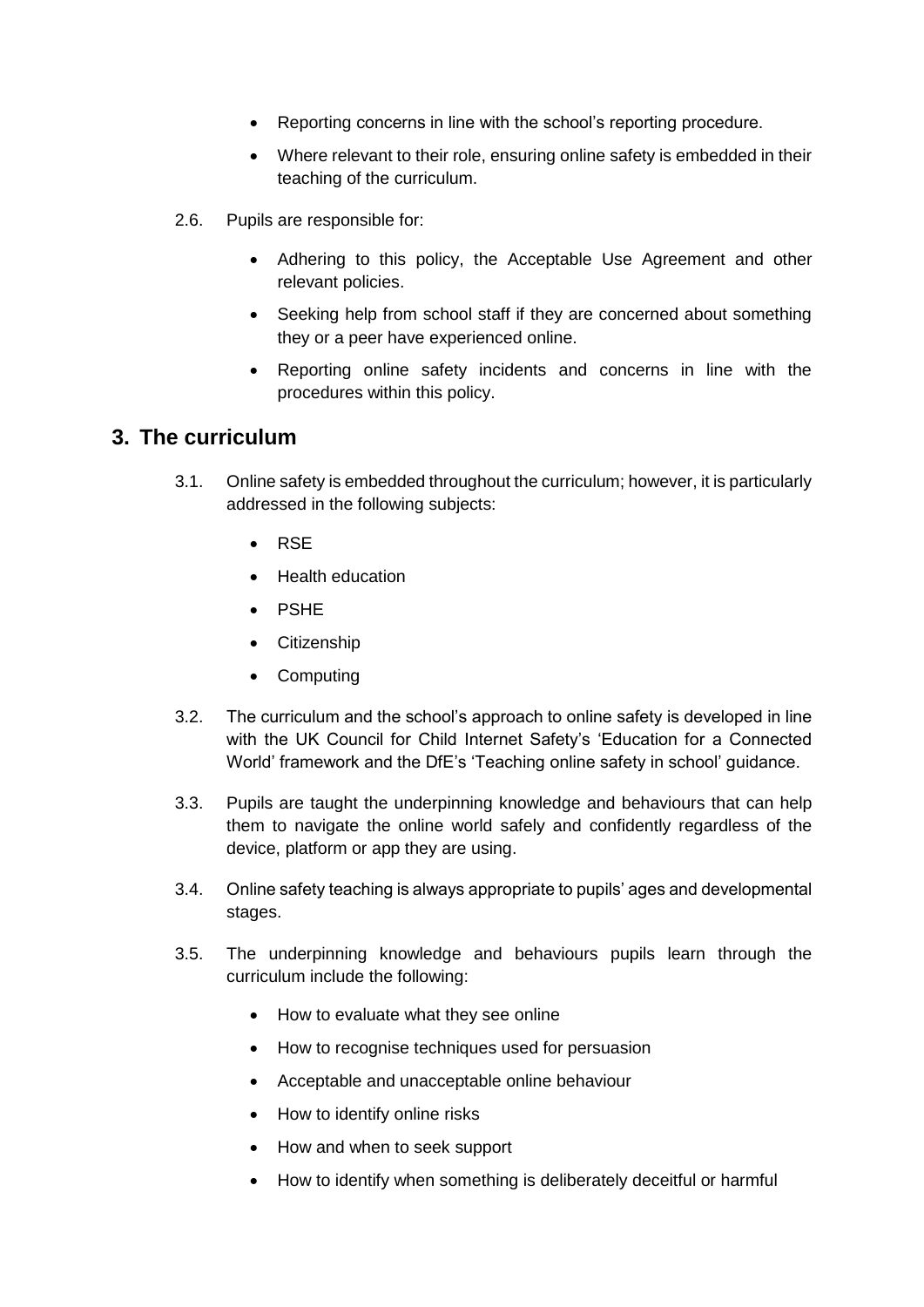- How to recognise when something they are being asked to do puts them at risk or is age-inappropriate
- 3.6. The online risks pupils may face online are always considered when developing the curriculum. The risks that are considered and how they are covered in the curriculum can be found in [Appendix 1](#page-25-0) of this policy.
- 3.7. The DSL is involved with the development of the school's online safety curriculum.
- 3.8. The school recognises that, while any pupil can be vulnerable online, there are some pupils who may be more susceptible to online harm or have less support from family and friends in staying safe online, e.g. pupils with SEND and LAC. Relevant members of staff, e.g. the SENCO and designated teacher for LAC, work together to ensure the curriculum is tailored so these pupils receive the information and support they need.
- 3.9. Class teachers review external resources prior to using them for the online safety curriculum, to ensure they are appropriate for the cohort of pupils. When reviewing these resources, the following questions are asked:
	- Where does this organisation get their information from?
	- What is their evidence base?
	- Have they been externally quality assured?
	- What is their background?
	- Are they age appropriate for pupils?
	- Are they appropriate for pupils' developmental stage?
- 3.10. External visitors may be invited into school to help with the delivery of certain aspects of the online safety curriculum. The headteacher and DSL decide when it is appropriate to invite external groups into school and ensure the visitors selected are appropriate.
- 3.11. Before conducting a lesson or activity on online safety, the class teacher and DSL consider the topic that is being covered and the potential that pupils in the class have suffered or may be suffering from online abuse or harm in this way. The DSL advises the staff member on how to best support any pupil who may be especially impacted by a lesson or activity.
- 3.12. Lessons and activities are planned carefully so they do not draw attention to a pupil who is being or has been abused or harmed online, to avoid publicising the abuse.
- 3.13. During an online safety lesson or activity, the class teacher ensures a safe environment is maintained in which pupils feel comfortable to say what they feel and asking questions, and are not worried about getting into trouble or being judged.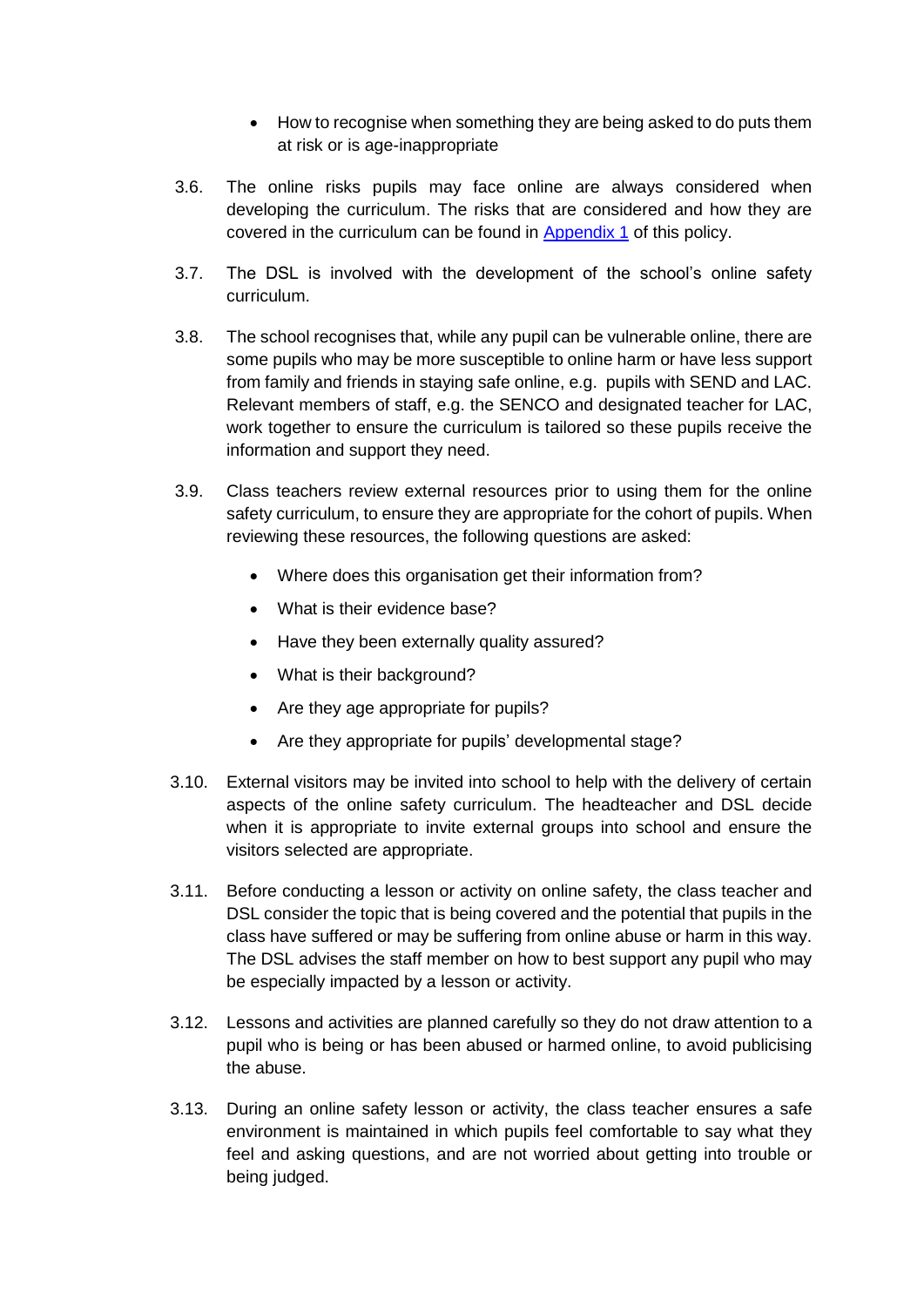- 3.14. If a staff member is concerned about anything pupils raise during online safety lessons and activities, they will make a report in line with sections [16](#page-17-0) and [17](#page-18-0) of this policy.
- 3.15. If a pupil makes a disclosure to a member of staff regarding online abuse following a lesson or activity, the staff member will follow the reporting procedure outlined in sections [16](#page-17-0) and [17](#page-18-0) of this policy.

# <span id="page-8-0"></span>**4. Staff training**

- 4.1. All staff receive safeguarding and child protection training, which includes online safety training, during their induction.
- 4.2. Online safety training for staff is updated annually and is delivered in line with advice from the three local safeguarding partners.
- 4.3. In addition to this training, staff also receive regular online safety updates as required and at least annually.
- 4.4. The DSL and any deputies undergo training to provide them with the knowledge and skills they need to carry out their role, this includes online safety training. This training is updated at least every two years.
- 4.5. In addition to this formal training, the DSL and any deputies receive regular online safety updates to allow them to keep up with any developments relevant to their role. In relation to online safety, these updates allow the DSL and their deputies to:
	- Understand the unique risks associated with online safety and be confident that they have the relevant knowledge and capability required to keep pupils safe while they are online at school.
	- Recognise the additional risks that pupils with SEND face online and offer them support to stay safe online.
- 4.6. All staff receive a copy of this policy upon their induction and are informed of any changes to the policy.
- 4.7. Staff are required to adhere to the Staff Code of Conduct at all times, which includes provisions for the acceptable use of technologies and the use of social media.
- 4.8. All staff are informed about how to report online safety concerns, in line with sections [16](#page-17-0) and [17](#page-18-0) of this policy.
- 4.9. The DSL acts as the first point of contact for staff requiring advice about online safety.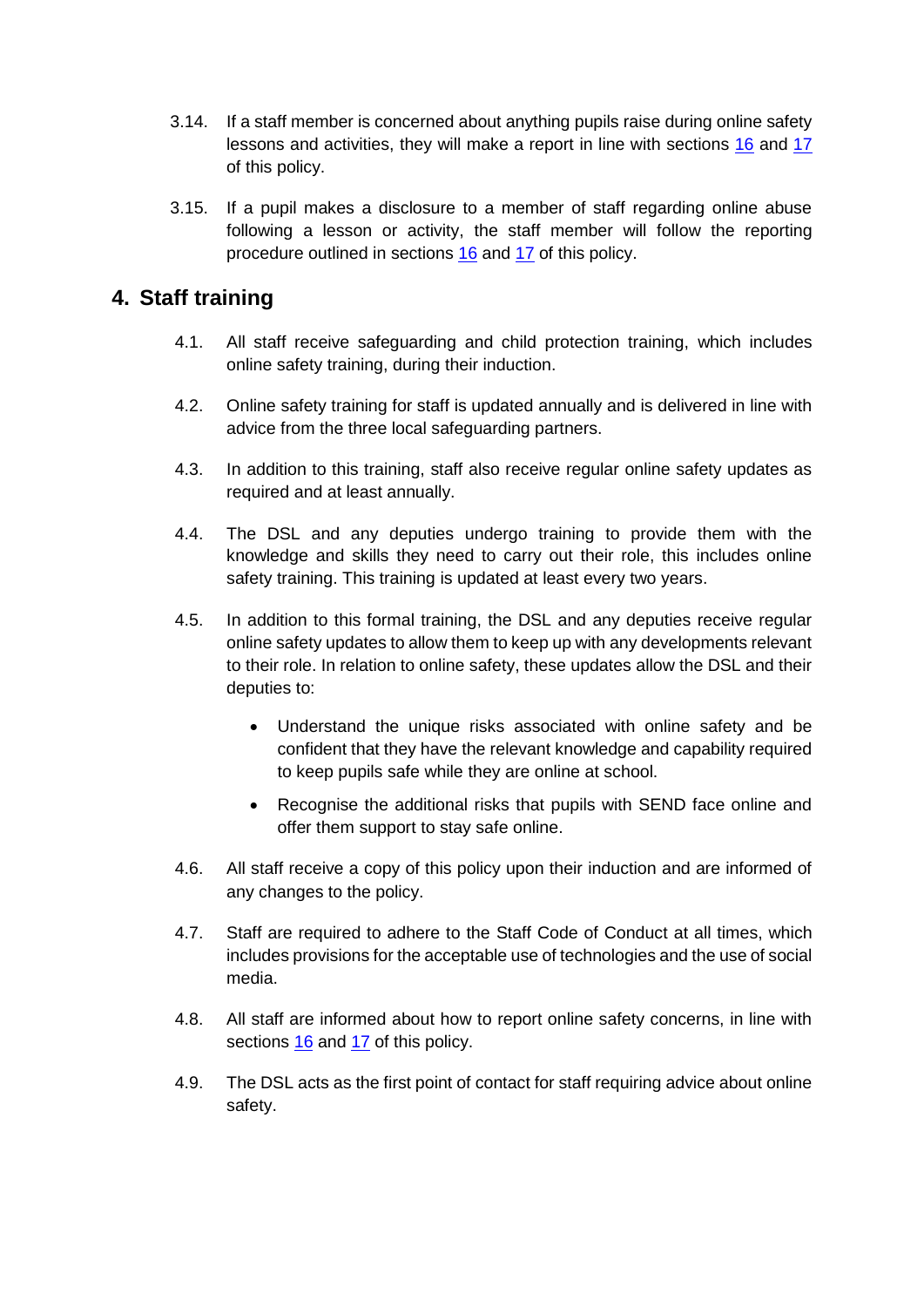# <span id="page-9-0"></span>**5. Educating parents**

- 5.1. The school works in partnership with parents to ensure pupils stay safe online at school and at home.
- 5.2. Parents are provided with information about the school's approach to online safety and their role in protecting their children.
- 5.3. Parents are sent a copy of the Acceptable Use Agreement and are encouraged to go through this with their child to ensure their child understands the document and the implications of not following it.
- 5.4. Parents will be made aware of the various ways in which their children may be at risk online, including, but not limited to:
	- Child sexual abuse, including grooming.
	- Exposure to radicalising content.
	- Sharing of indecent imagery of pupils, e.g. sexting.
	- Cyberbullying
	- Exposure to age-inappropriate content, e.g. pornography.
	- Exposure to harmful content, e.g. content that encourages selfdestructive behaviour.
- 5.5. Parents will be informed of the ways in which they can prevent their child from accessing harmful content at home, e.g. by implementing parental controls to block age-inappropriate content.
- 5.6. Parental awareness regarding how they can support their children to be safe online is raised in the following ways:
	- Newsletters
	- Online resources

# <span id="page-9-1"></span>**6. Classroom use**

- 6.1. A wide range of technology is used during lessons, including the following:
	- Computers
	- Laptops
	- Tablets
	- Intranet
	- Email
	- Cameras
- 6.2. Prior to using any websites, tools, apps or other online platforms in the classroom, or recommending that pupils use these platforms at home, the class teacher always reviews and evaluates the resource.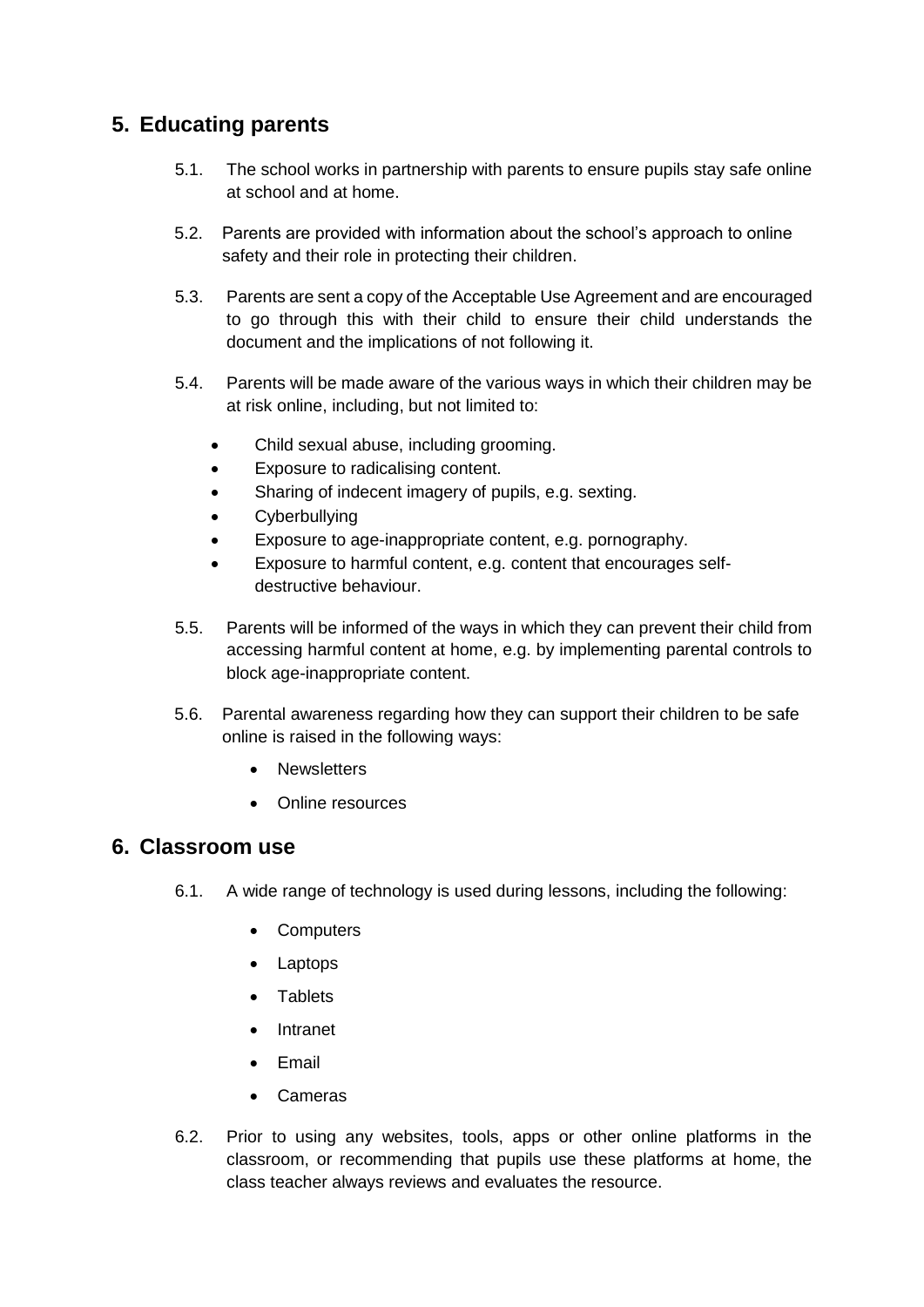- 6.3. Class teachers ensure that any internet-derived materials are used in line with copyright law.
- 6.4. Pupils are supervised when using online materials during lesson time this supervision is suitable to their age and ability.

### <span id="page-10-0"></span>**7. Internet access**

- 7.1. Pupils, staff and other members of the school community are only granted access to the school's internet network once they have read and signed the Acceptable Use Agreement.
- 7.2. A record is kept of users who have been granted internet access
- 7.3. All members of the school community are encouraged to use the school's internet network, instead of 3G, 4G and 5G networks, as the network has appropriate filtering and monitoring to ensure individuals are using the internet appropriately.

# <span id="page-10-1"></span>**8. Filtering and monitoring online activity**

- 8.1. The governing board ensures the school's ICT network has appropriate filters and monitoring systems in place.
- 8.2. The headteacher and AAHT MIS & IT Strategy undertake a risk assessment to determine what filtering and monitoring systems are required.
- 8.3. The filtering and monitoring systems the school implements are appropriate to pupils' ages, the number of pupils using the network, how often pupils access the network, and the proportionality of costs compared to the risks.
- 8.4. The governing board ensures 'over blocking' does not lead to unreasonable restrictions as to what pupils can be taught with regards to online teaching and safeguarding.
- 8.5. ICT technicians undertake monthly checks on the filtering and monitoring systems to ensure they are effective and appropriate.
- 8.6. Requests regarding making changes to the filtering system are directed to the AAHT MIS & IT Strategy.
- 8.7. Any changes made to the system are recorded by ICT technicians.
- 8.8. Reports of inappropriate websites or materials are made to AAHT MIS & IT Strategy or an ICT technician immediately, who investigates the matter and makes any necessary changes.
- 8.9. Deliberate breaches of the filtering system are reported to the DSL, AAHT MIS & IT Strategy and ICT technicians, who will escalate the matter appropriately.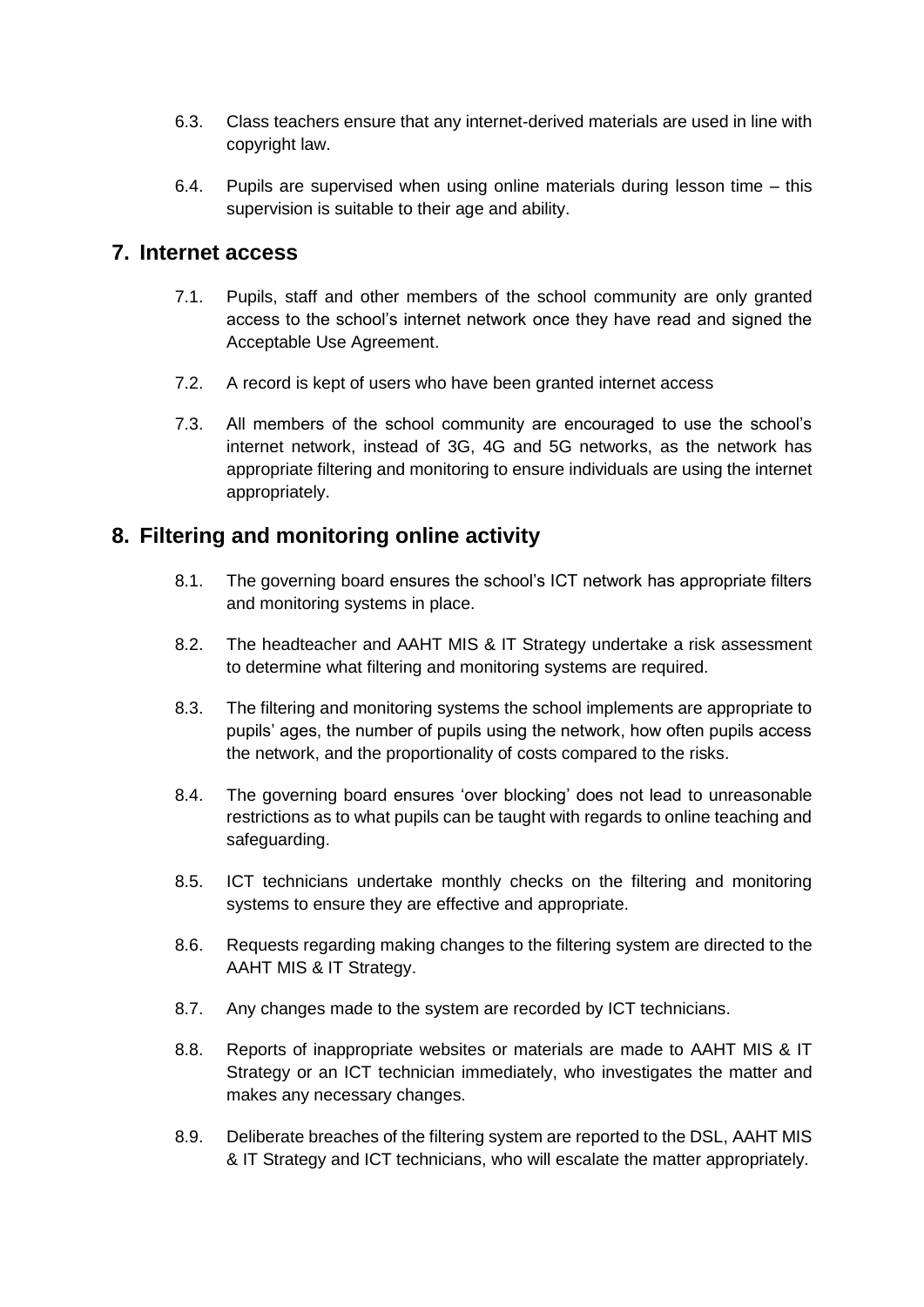- 8.10. If a pupil has deliberately breached the filtering system, they will be disciplined in line with the Behavioural Policy.
- 8.11. If a member of staff has deliberately breached the filtering system, they will be disciplined in line with the Disciplinary Policy and Procedure.
- 8.12. If material that is believed to be illegal is accessed, inadvertently or deliberately, this material will be reported to the appropriate agency immediately, e.g. the Internet Watch Foundation (IWF), CEOP and/or the police.
- 8.13. The school's network and school-owned devices are appropriately monitored.
- 8.14. All users of the network and school-owned devices are informed about how and why they are monitored.
- 8.15. Concerns identified through monitoring are reported to the DSL who manages the situation in line with sections [16](#page-17-0) and [17](#page-18-0) of this policy.

#### <span id="page-11-0"></span>**9. Network security**

- 9.1. Technical security features, such as anti-virus software, are kept up-to-date and managed by ICT technicians.
- 9.2. Firewalls are switched on at all times.
- 9.3. ICT technicians review the firewalls on a weekly basis to ensure they are running correctly, and to carry out any required updates.
- 9.4. Staff and pupils are advised not to download unapproved software or open unfamiliar email attachments.
- 9.5. Staff members and pupils report all malware and virus attacks to AAHT MIS & IT Strategy and/or ICT technicians.
- 9.6. All members of staff have their own unique usernames and private passwords to access the school's systems.
- 9.7. All pupils are provided with their own unique username and private passwords.
- 9.8. Staff members and pupils are responsible for keeping their passwords private.
- 9.9. Passwords have a minimum and maximum length and require a mixture of letters, numbers and symbols to ensure they are as secure as possible.
- 9.10. Users are not permitted to share their login details with others and are not allowed to log in as another user at any time.
- 9.11. Users are required to lock access to devices and systems when they are not in use.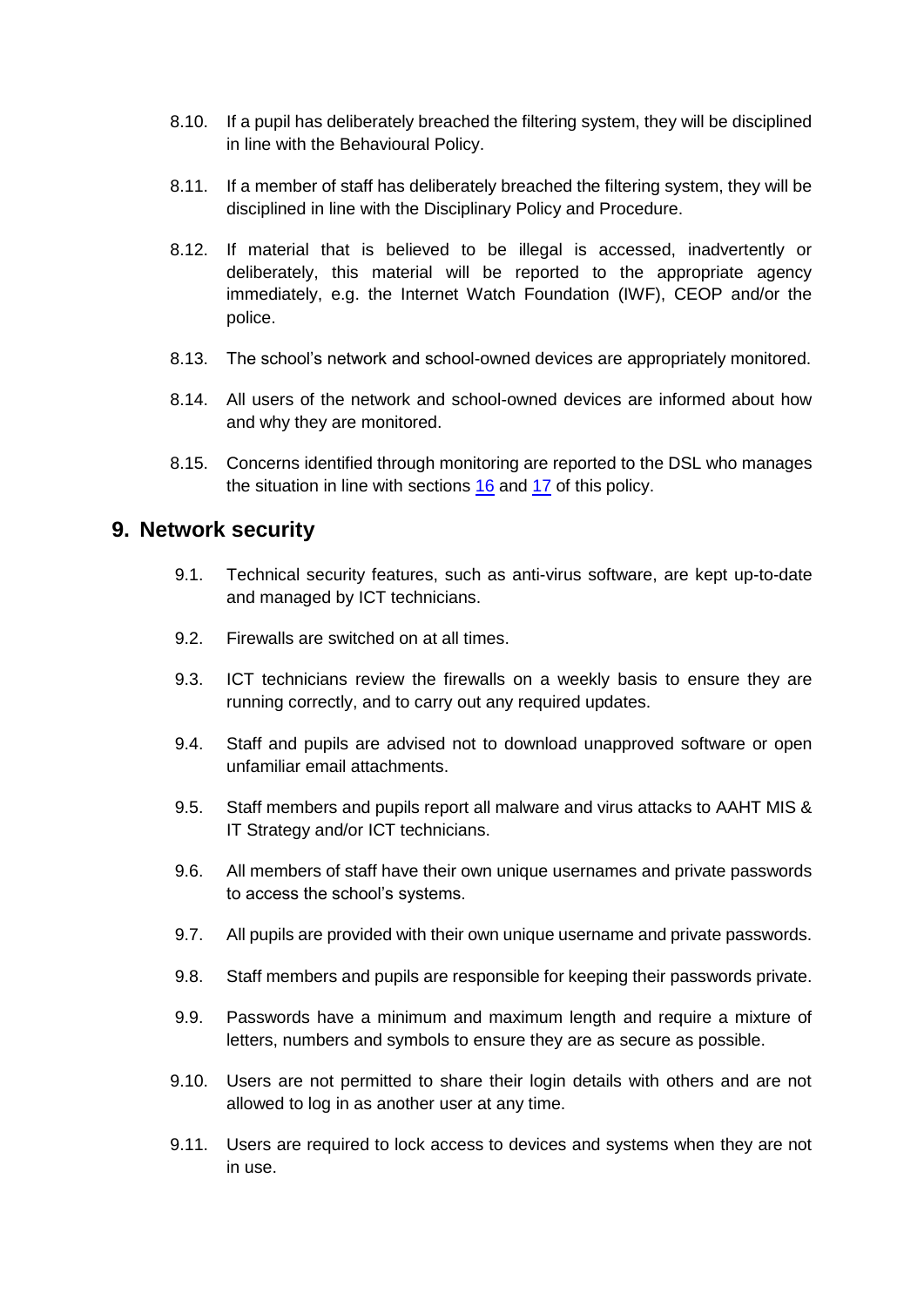- 9.12. Users inform ICT technicians or AAHT MIS & IT Strategy if they forget their login details, who will arrange for the user to access the systems under different login details.
- 9.13. If a user is found to be sharing their login details or otherwise mistreating the password system, the headteacher is informed and decides the necessary action to take.

#### <span id="page-12-0"></span>**10. Emails**

- 10.1. Access to and the use of emails is managed in line with the Data Protection Policy, Acceptable Use Agreement and Confidentiality Policy.
- 10.2. Staff and pupils are given approved school email accounts and are only able to use these accounts at school and when doing school-related work outside of school hours.
- 10.3. Prior to being authorised to use the email system, staff and pupils must agree to and sign the Acceptable Use Agreement.
- 10.4. Any email that contains sensitive or personal information is only sent using secure and encrypted email.
- 10.5. Staff members and pupils are required to block spam and junk mail, and report the matter to AAHT MIS & IT Strategy or ICT technicians.
- 10.6. The school's monitoring system can detect inappropriate links, malware and profanity within emails – staff and pupils are made aware of this.
- 10.7. Chain letters, spam and all other emails from unknown sources are deleted without being opened.
- 10.8. Any cyberattacks initiated through emails are managed in line with the Data and E-Security Breach Prevention and Management Plan.

# <span id="page-12-1"></span>**11. Social networking**

#### **Personal use**

- 11.1. Access to social networking sites is filtered as appropriate.
- 11.2. Staff and pupils are not permitted to use social media for personal use during lesson time.
- 11.3. Staff and pupils can use personal social media during break and lunchtimes; however, inappropriate or excessive use of personal social media during school hours may result in the removal of internet access or further action.
- 11.4. Staff members are advised that their conduct on social media can have an impact on their role and reputation within the school.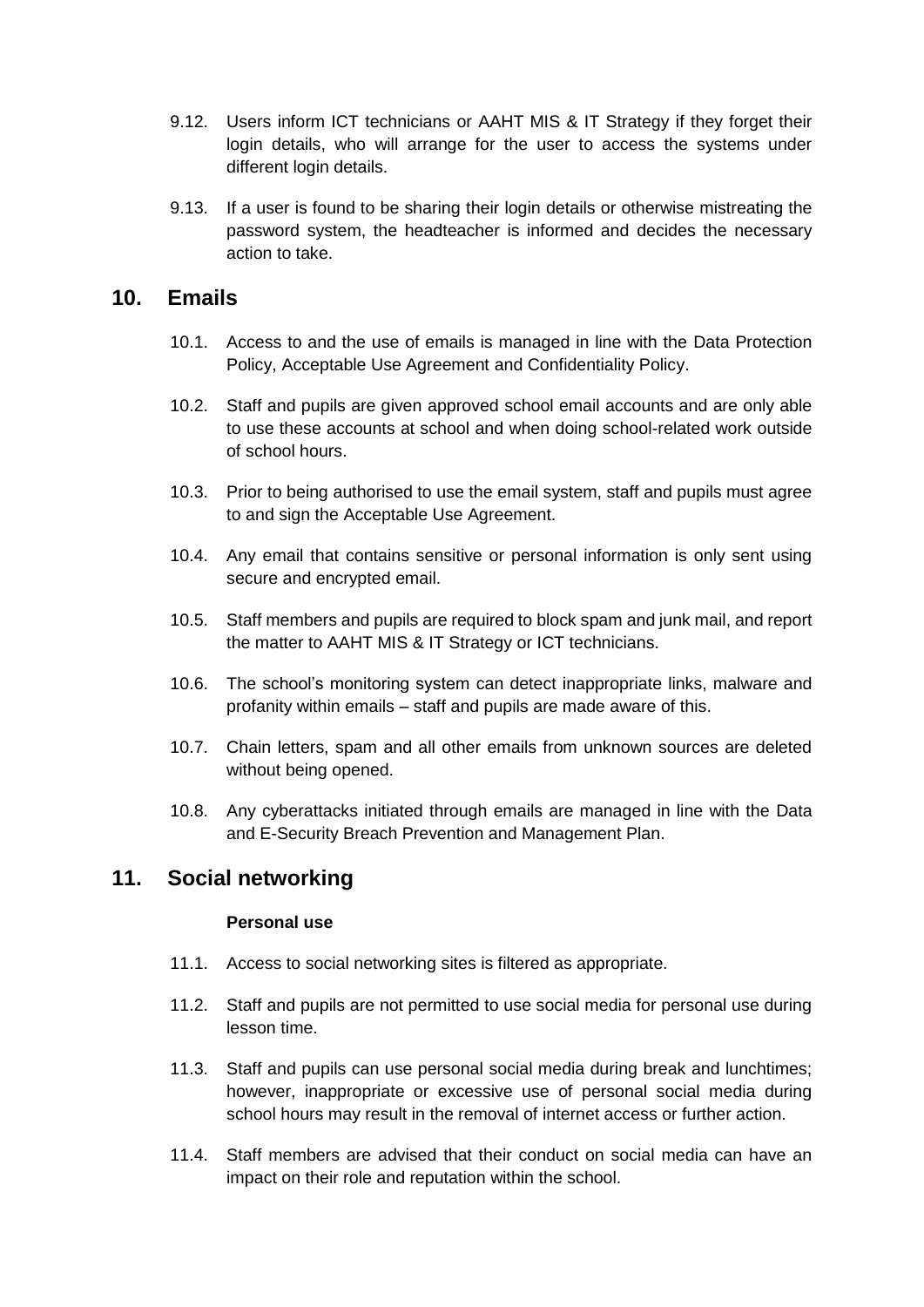- 11.5. Staff receive annual training on how to use social media safely and responsibly.
- 11.6. Staff are not permitted to communicate with pupils or parents over social networking sites and are reminded to alter their privacy settings to ensure pupils and parents are not able to contact them on social media.
- 11.7. Where staff have an existing personal relationship with a parent or pupil, and thus are connected with them on social media, e.g. they are close family friends with a parent at the school, they will disclose this to the DSL and headteacher and will ensure that their social media conduct relating to that parent is appropriate for their position in the school.
- 11.8. Pupils are taught how to use social media safely and responsibly through the online safety curriculum.
- 11.9. Concerns regarding the online conduct of any member of the school community on social media are reported to the DSL and managed in accordance with the relevant policy, e.g. Anti-Bullying Policy, Staff Code of Conduct and Behavioural Policy.

#### **Use on behalf of the school**

- 11.10. The use of social media on behalf of the school is conducted in line with the Social Media Policy.
- 11.11. The school's official social media channels are only used for official educational or engagement purposes.
- 11.12. Staff members must be authorised by the headteacher to access to the school's social media accounts.
- 11.13. All communication on official social media channels by staff on behalf of the school is clear, transparent and open to scrutiny.
- 11.14. The Staff Code of Conduct contains information on the acceptable use of social media – staff members are required to follow these expectations at all times.

#### <span id="page-13-0"></span>**12. Online hoaxes and harmful online challenges**

- 12.1. For the purposes of this policy, an **"online hoax"** is defined as a deliberate lie designed to seem truthful, normally one that is intended to scaremonger or to distress individuals who come across it, spread on online social media platforms.
- 12.2. For the purposes of this policy, **"harmful online challenges"** refers to challenges that are targeted at young people and generally involve users recording themselves participating in an online challenge, distributing the video through social media channels and daring others to do the same. Although many online challenges are harmless, an online challenge becomes harmful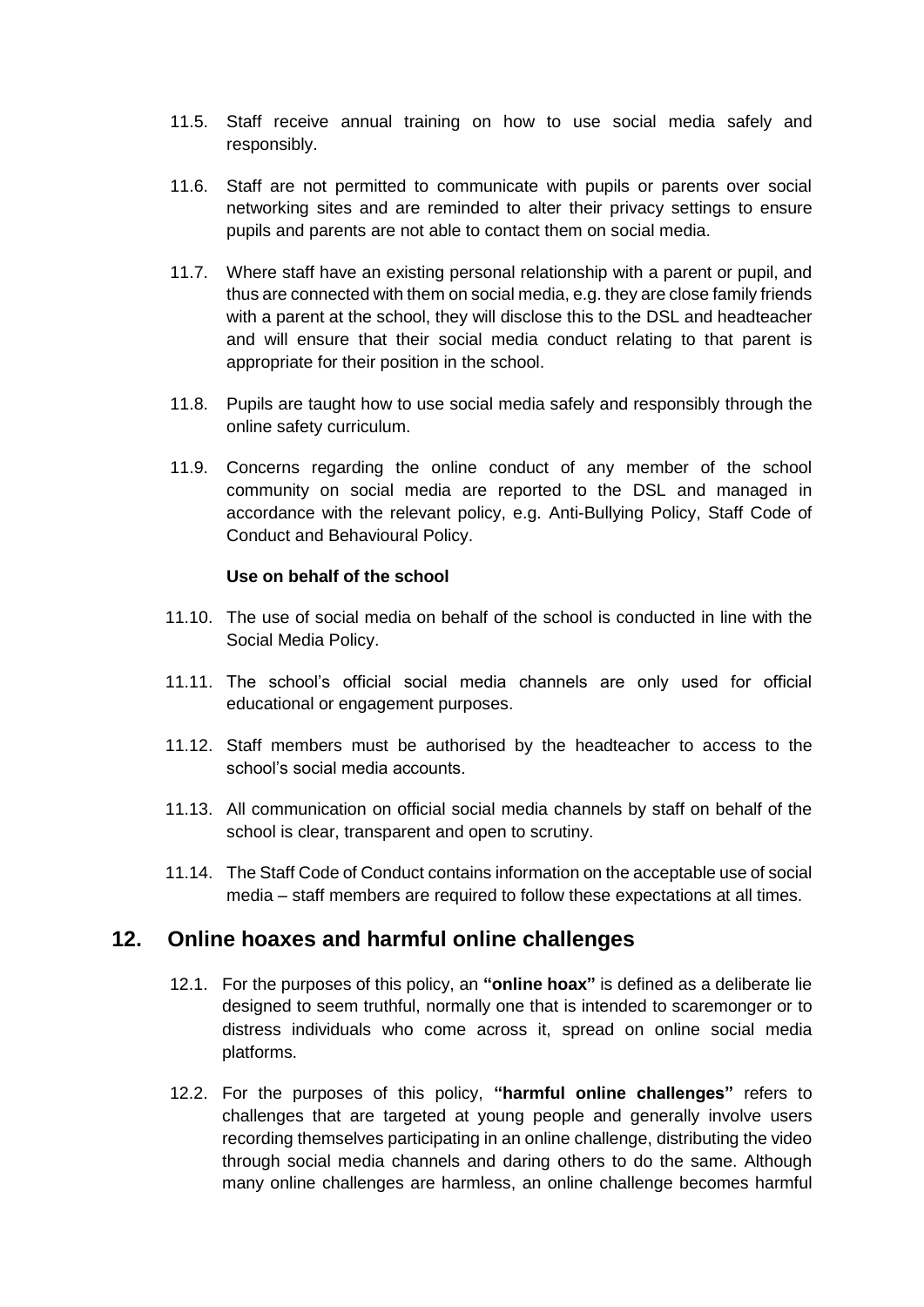when it could potentially put the participant at risk of harm, either directly as a result of partaking in the challenge itself or indirectly as a result of the distribution of the video online – the latter will usually depend on the age of the pupil and the way in which they are depicted in the video.

- 12.3. The DSL ensures that pupils are taught about how to critically identify when online content is untrue or harmful and how to respond to this content, in line with [section 3](#page-6-0) of this policy.
- 12.4. The DSL will work with the SENCO to assess whether some pupils, e.g. pupils who have been identified as being vulnerable or pupils with SEND, need additional help with identifying harmful online challenges and hoaxes, and tailor support accordingly.
- 12.5. The school will ensure all pupils are aware of who to report concerns to surrounding potentially harmful online challenges or hoaxes, e.g. by displaying posters.
- 12.6. Where staff suspect there may be a harmful online challenge or online hoax circulating amongst pupils in the school, they will report this to the DSL immediately.
- 12.7. The DSL will conduct a case-by-case assessment for any harmful online content brought to their attention, establishing the scale and nature of the possible risk to pupils, and whether the risk is one that is localised to the school or the local area, or whether it extends more widely across the country.
- 12.8. Where the harmful content is prevalent mainly in the local area, the DSL will consult with the LA about whether quick local action can prevent the hoax or challenge from spreading more widely.
- 12.9. The DSL will check the factual basis of harmful online challenges or hoaxes against a known, reliable and trustworthy source, e.g. the UK Safer Internet Centre, and will carefully consider if a challenge or story is a hoax or is harmful prior to providing any direct warnings to pupils or parents.
- 12.10. The school understands that discussing or naming a specific online hoax can, in some cases, needlessly increase pupils' exposure to distressing content, and will avoid showing pupils distressing content where doing so is not considered absolutely necessary for preventing its spread or easing fears amongst the school community.
- 12.11. Where the DSL's assessment finds an online challenge to be putting pupils at risk of harm, e.g. it encourages children to participate in age-inappropriate activities that could increase safeguarding risks or become a child protection concern, they will ensure that the challenge is directly addressed to the relevant pupils, e.g. those within a particular age range that is directly affected or even to individual children at risk where appropriate.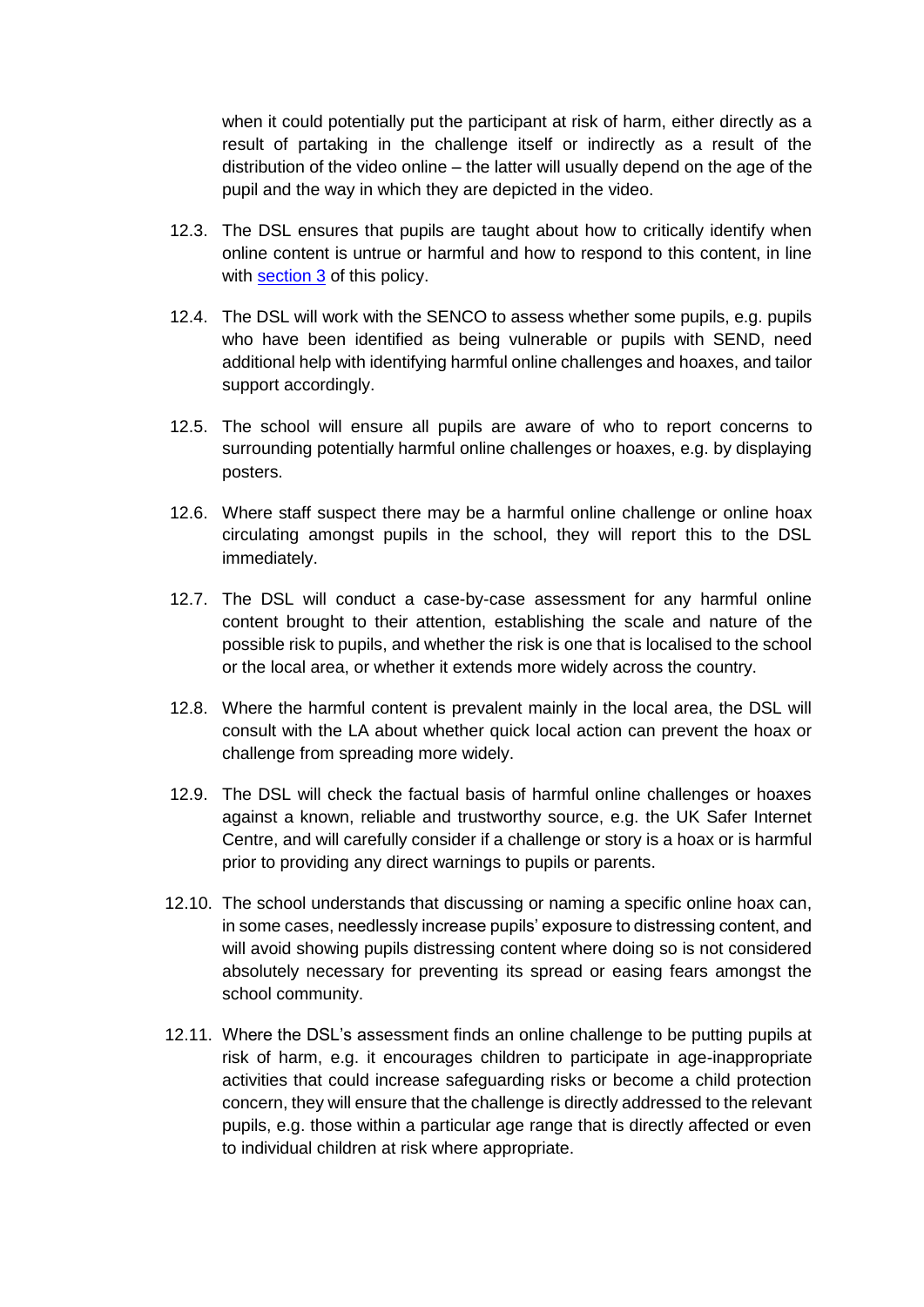- 12.12. The DSL and headteacher will only implement a school-wide approach to highlighting potential harms of a hoax or challenge when the risk of needlessly increasing pupils' exposure to the risk is considered and mitigated as far as possible.
- 12.13. Prior to deciding how to respond to a harmful online challenge or hoax, the DSL and the headteacher will decide whether each proposed response is:
	- Factual and avoids needlessly scaring or distressing pupils.
	- Not inadvertently encouraging pupils to view the hoax or challenge where they would not have otherwise come across it, e.g. where content is explained to younger pupils that is almost exclusively being shared amongst older pupils.
	- Proportional to the actual or perceived risk.
	- Helpful to the pupils who are, or are perceived to be, at risk.
	- Age-appropriate and appropriate for the relevant pupils' developmental stage.
	- Supportive.
	- In line with [section 16](#page-17-0) and [section 17](#page-18-0) of this policy.

#### <span id="page-15-0"></span>**13. The school website**

- 13.1. The headteacher is responsible for the overall content of the school website they will ensure the content is appropriate, accurate, up-to-date and meets government requirements.
- 13.2. The website complies with guidelines for publications including accessibility, data protection, respect for intellectual property rights, privacy policies and copyright law.
- 13.3. Personal information relating to staff and pupils is not published on the website.
- 13.4. Images and videos are only posted on the website if the provisions in the Photography Policy are met.

#### <span id="page-15-1"></span>**14. Use of school-owned devices**

- 14.1. Staff members are issued with the following devices to assist with their work:
	- Laptop
	- Tablet
- 14.2. Pupils are provided with school-owned devices as necessary to assist in the delivery of the curriculum, e.g. tablets to use during lessons.
- 14.3. School-owned devices are used in accordance with the Device User Agreement.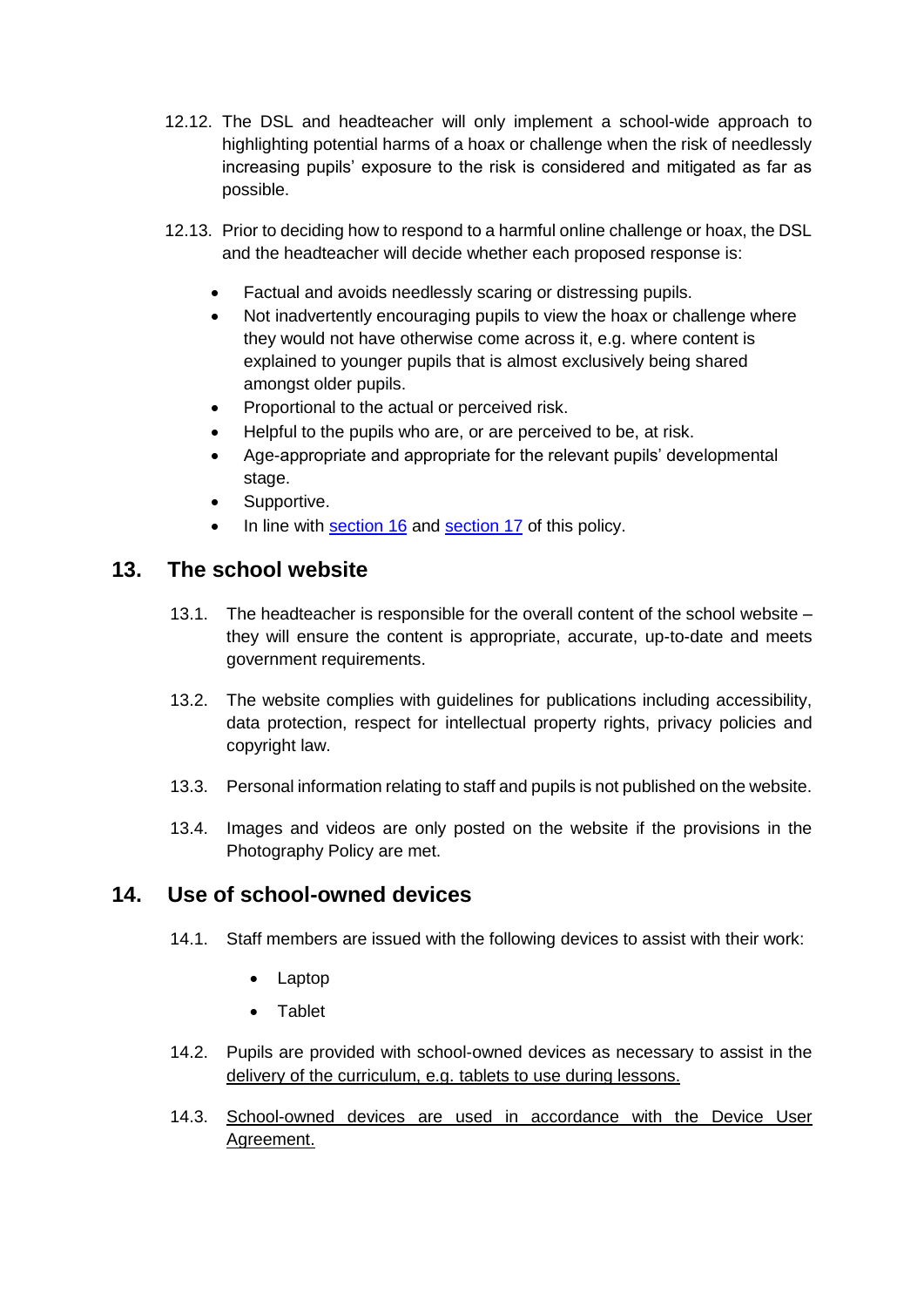- 14.4. Staff and pupils are not permitted to connect school-owned devices to public Wi-Fi networks.
- 14.5. All school-owned devices are password protected.
- 14.6. All mobile school-owned devices are fitted with tracking software to ensure they can be retrieved if lost or stolen.
- 14.7. All school-owned devices are fitted with software to ensure they can be remotely accessed, in case data on the device needs to be protected, retrieved or erased.
- 14.8. ICT technicians review all school-owned devices on a regular basis to carry out software updates and ensure there is no inappropriate material or malware on the devices.
- 14.9. No software, apps or other programmes can be downloaded onto a device without authorisation from AAHT MIS & IT Strategy or ICT technicians.
- 14.10. Cases of staff members or pupils found to be misusing school-owned devices will be managed in line with the Disciplinary Policy and Procedure and Behavioural Policy respectively.
- <span id="page-16-0"></span>**15.** Use of personal devices
	- 15.1. Personal devices are used in accordance with the Staff ICT and Electronic Devices Policy
	- 15.2. Any personal electronic device that is brought into school is the responsibility of the user.
	- 15.3. Personal devices are not permitted to be used in the following locations:
		- Toilets
		- Changing rooms
		- Within the school premises (Pupils)
	- 15.4. Staff members are not permitted to use their personal devices during lesson time, other than in an emergency.
	- 15.5. Staff members are not permitted to use their personal devices to take photos or videos of pupils.
	- 15.6. Staff members report concerns about their colleagues' use of personal devices on the school premises in line with the Allegations of Abuse Against Staff Policy.
	- 15.7. If a member of staff is thought to have illegal content saved or stored on a personal device, or to have committed an offence using a personal device, the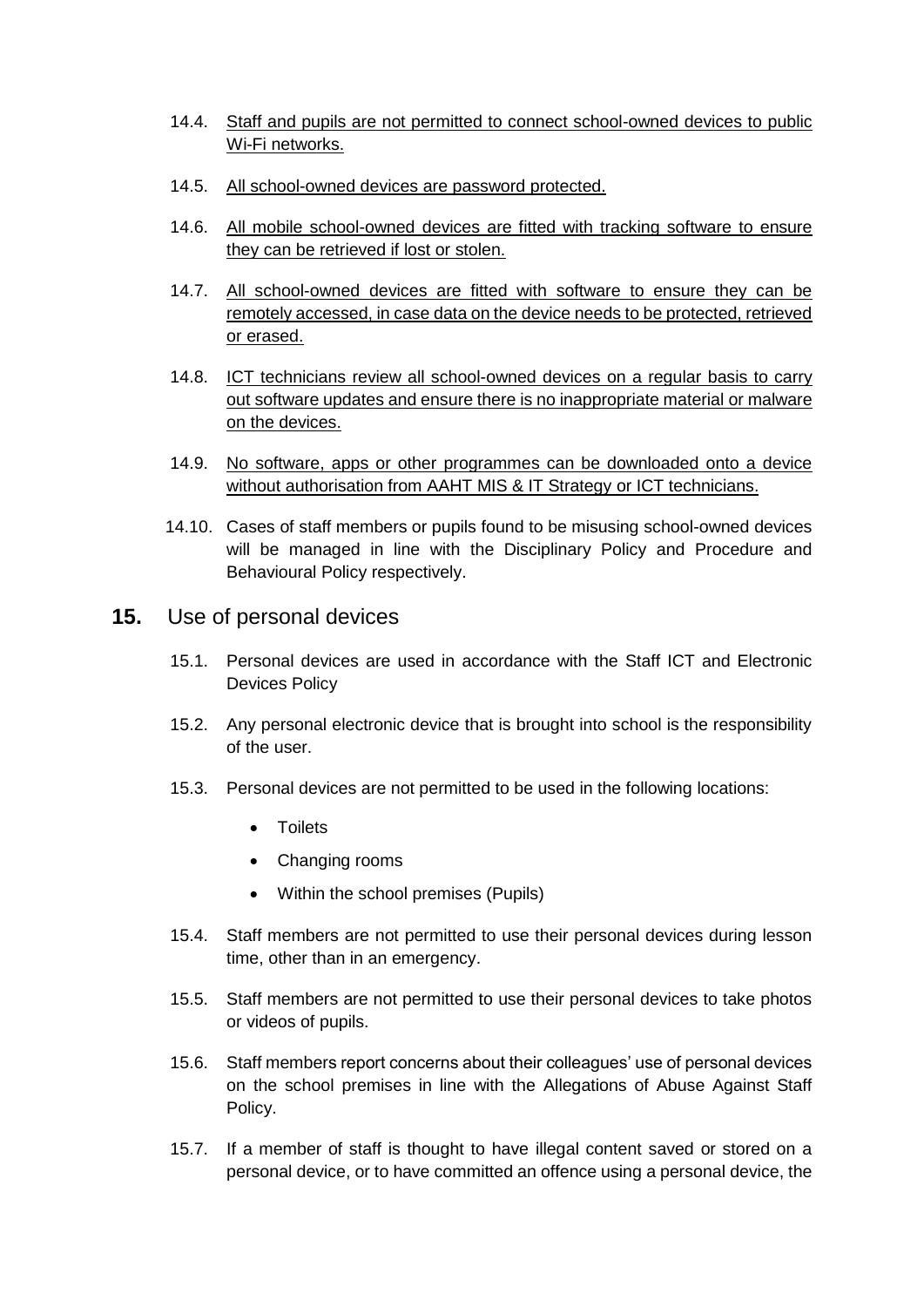headteacher will inform the police and action will be taken in line with the Allegations of Abuse Against Staff Policy.

- 15.8. Pupils are not permitted to use their personal devices during lesson time or when moving between lessons.
- 15.9. If a pupil needs to contact their parents during the school day, they are allowed to use the phone in the school office.
- 15.10. Where a pupil uses accessibility features on a personal device to help them access education, e.g. where a pupil who is deaf uses their mobile phone to adjust the settings on an internal hearing aid in response to audible stimuli during class, the arrangements and rules for conduct for this are developed and managed on a case-by-case basis.
- 15.11. The headteacher may authorise the use of mobile devices by a pupil for safety or precautionary use.
- 15.12. Pupils' devices can be searched, screened and confiscated in accordance with the Searching, Screening and Confiscation Policy.
- 15.13. If a staff member reasonably believes a pupil's personal device has been used to commit an offence or may provide evidence relating to an offence, the device will be handed to the police.
- 15.14. Appropriate signage is displayed to inform visitors to the school of the expected use of personal devices.
- 15.15. Any concerns about visitors' use of personal devices on the school premises are reported to the DSL.

#### <span id="page-17-0"></span>**16. Managing reports of online safety incidents**

- 16.1. Staff members and pupils are informed about what constitutes inappropriate online behaviour in the following ways:
	- Staff training
	- The online safety curriculum
	- Assemblies
	- PSHE (Personal Development)
- 16.2. Concerns regarding a staff member's online behaviour are reported to the headteacher who decides on the best course of action in line with the relevant policies, e.g. Staff Code of Conduct, Allegations of Abuse Against Staff Policy and Disciplinary Policy and Procedures. Concerns regarding a pupil's online behaviour are reported to the DSL who investigates concerns with relevant staff members, e.g. the headteacher and AAHT MIS & IT Strategy.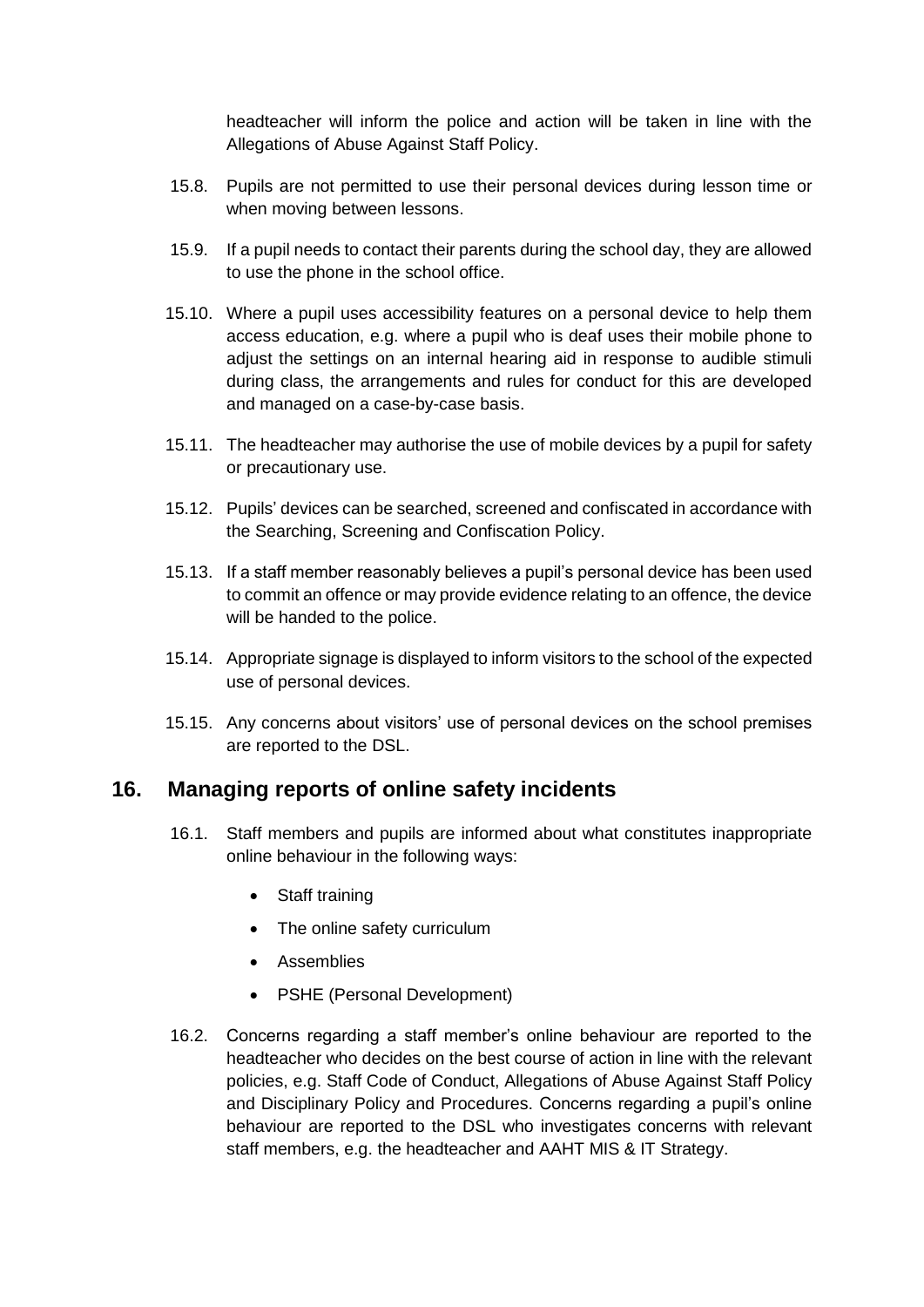- 16.3. Concerns regarding a pupil's online behaviour are dealt with in accordance with relevant policies depending on their nature, e.g. Behavioural Policy and Child Protection and Safeguarding Policy.
- 16.4. Where there is a concern that illegal activity has taken place, the headteacher contacts the police.
- 16.5. [New] The school avoids unnecessarily criminalising pupils, e.g. calling the police, where criminal behaviour is thought to be inadvertent and as a result of ignorance or normal developmental curiosity, e.g. a pupil has taken and distributed indecent imagery of themselves. The DSL will decide in which cases this response is appropriate and will manage such cases in line with the Child Protection and Safeguarding Policy.
- 16.6. All online safety incidents and the school's response are recorded by the DSL.
- 16.7. [Section 17](#page-18-0) of this policy outlines how the school responds to specific online safety concerns, such as cyberbullying and peer-on-peer abuse.

# <span id="page-18-0"></span>**17. Responding to specific online safety concerns**

#### **Cyberbullying**

- 17.1. Cyberbullying, against both pupils and staff, is not tolerated.
- 17.2. Any incidents of cyberbullying are dealt with quickly and effectively whenever they occur.
- 17.3. Information about the school's full response to incidents of cyberbullying can be found in the Cyberbullying Policy.

#### **Online sexual violence and sexual harassment between children (peeron-peer abuse)**

- 17.4. The school recognises that peer-on-peer abuse can take place online. Examples include the following:
	- Non-consensual sharing of sexual images and videos
	- Sexualised cyberbullying
	- Online coercion and threats
	- Unwanted sexual comments and messages on social media
	- Online sexual exploitation
- 17.5. The school responds to all concerns regarding online peer-on-peer abuse, whether or not the incident took place on the school premises or using schoolowned equipment.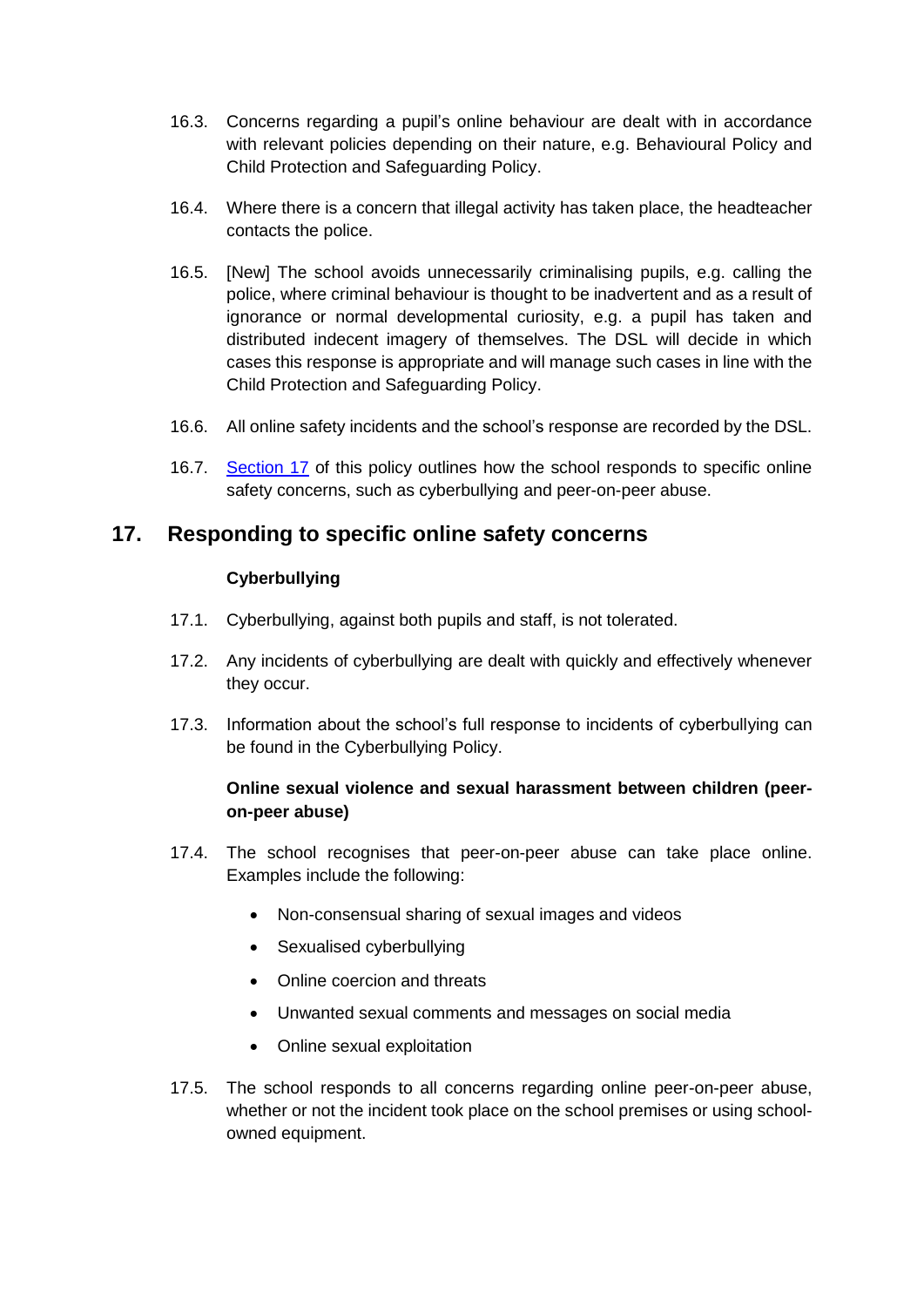- 17.6. Concerns regarding online peer-on-peer abuse are reported to the DSL who will investigate the matter in line with the Child Protection and Safeguarding Policy.
- 17.7. Information about the school's full response to incidents of online peer-on-peer abuse can be found in the Child Protection and Safeguarding Policy.

#### **Upskirting**

- 17.8. Under the Voyeurism (Offences) Act 2019, it is an offence to operate equipment and to record an image beneath a person's clothing without consent and with the intention of observing, or enabling another person to observe, the victim's genitals or buttocks (whether exposed or covered with underwear), in circumstances where their genitals, buttocks or underwear would not otherwise be visible, for a specified purpose.
- 17.9. A "specified purpose" is namely:
	- Obtaining sexual gratification (either for themselves or for the person they are enabling to view the victim's genitals, buttocks or underwear).
	- To humiliate, distress or alarm the victim.
- 17.10. "Operating equipment" includes enabling, or securing, activation by another person without that person's knowledge, e.g. a motion activated camera.
- 17.11. Upskirting is not tolerated by the school.
- 17.12. Incidents of upskirting are reported to the DSL who will then decide on the next steps to take, which may include police involvement, in line with the Child Protection and Safeguarding Policy.

#### **Sexting and the sharing of indecent imagery of pupils**

- 17.13. Sharing indecent imagery is the sending or posting of sexually suggestive images of under-18s via mobile phones or over the internet. Creating and sharing sexual photos and videos of individuals under 18 is illegal.
- 17.14. Staff will receive appropriate training regarding child sexual development and will understand the difference between sexual behaviour that is considered normal and developmentally expected, and sexual behaviour that is inappropriate and/or harmful.
- 17.15. All concerns regarding sexting are reported to the DSL.
- 17.16. The DSL will use their professional judgement, in line with the Child Protection and Safeguarding Policy, to determine whether the incident is **experimental**, i.e. expected for the developmental stage of the pupils involved, or **aggravated**, i.e. involves additional or abusive elements, the images are used recklessly or there is an intent to harm the pupil depicted.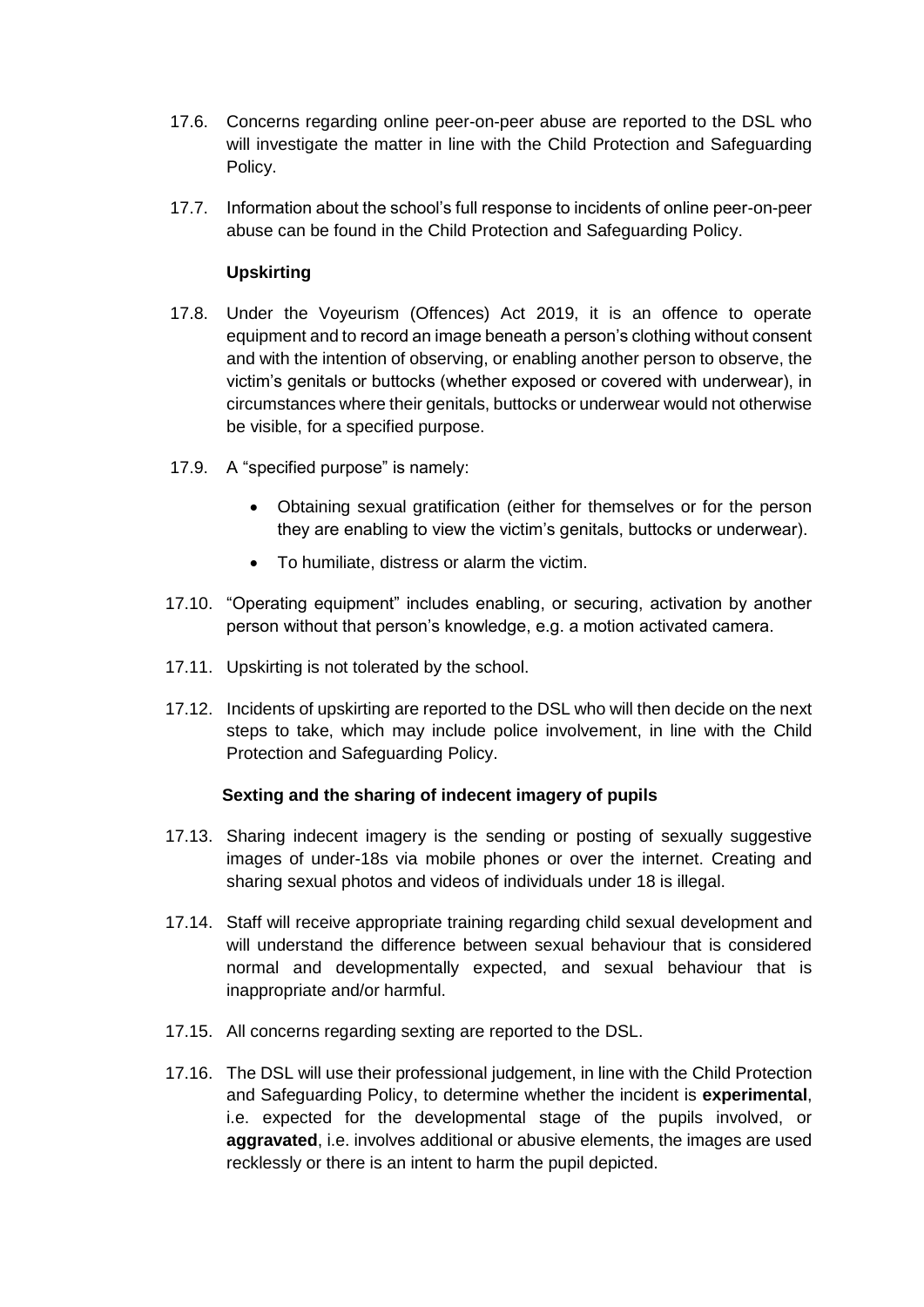- 17.17. Where the incident is categorised as 'experimental', the pupils involved are supported to understand the implications of sharing indecent imagery and to move forward from the incident.
- 17.18. Where there is reason to believe the incident will cause harm to the pupil depicted, or where the incident is classified as 'aggravated', the following process is followed:
	- The DSL holds an initial review meeting with appropriate school staff
	- Subsequent interviews are held with the pupils involved, if appropriate
	- Parents are informed at an early stage and involved in the process unless there is a good reason to believe that involving the parents would put the pupil at risk of harm
	- At any point in the process if there is a concern a pupil has been harmed or is at risk of harm, a referral will be made to children's social care services and/or the police immediately
	- The interviews with staff, pupils and their parents are used to inform the action to be taken and the support to be implemented
- 17.19. When investigating a report, staff members will not view and nude and seminude images unless there is a good and clear reason to do so.
- 17.20. If a staff member believes there is a good reason to view nude or semi-nude imagery as part of an investigation, they discuss this with the DSL and headteacher first.
- 17.21. The decision to view imagery is based on the professional judgement of the DSL and always complies with the Child Protection and Safeguarding Policy.
- 17.22. If a decision is made to view the imagery, the DSL will be satisfied that viewing:
	- Is the only way to make a decision about whether to involve other agencies because it is not possible to establish the facts from any pupil involved.
	- Is necessary in order to report the image to a website or suitable reporting agency to have the image taken down, or to support the pupil in taking down the image or in making a report.
	- Is unavoidable because a pupil has presented it directly to a staff member or nudes or semi-nudes have been found on an education setting's device or network.
- 17.23. Where it is necessary to view the imagery the DSL will:
	- Never copy, print, share, store or save images; this is illegal.
	- Discuss the decision with the headteacher.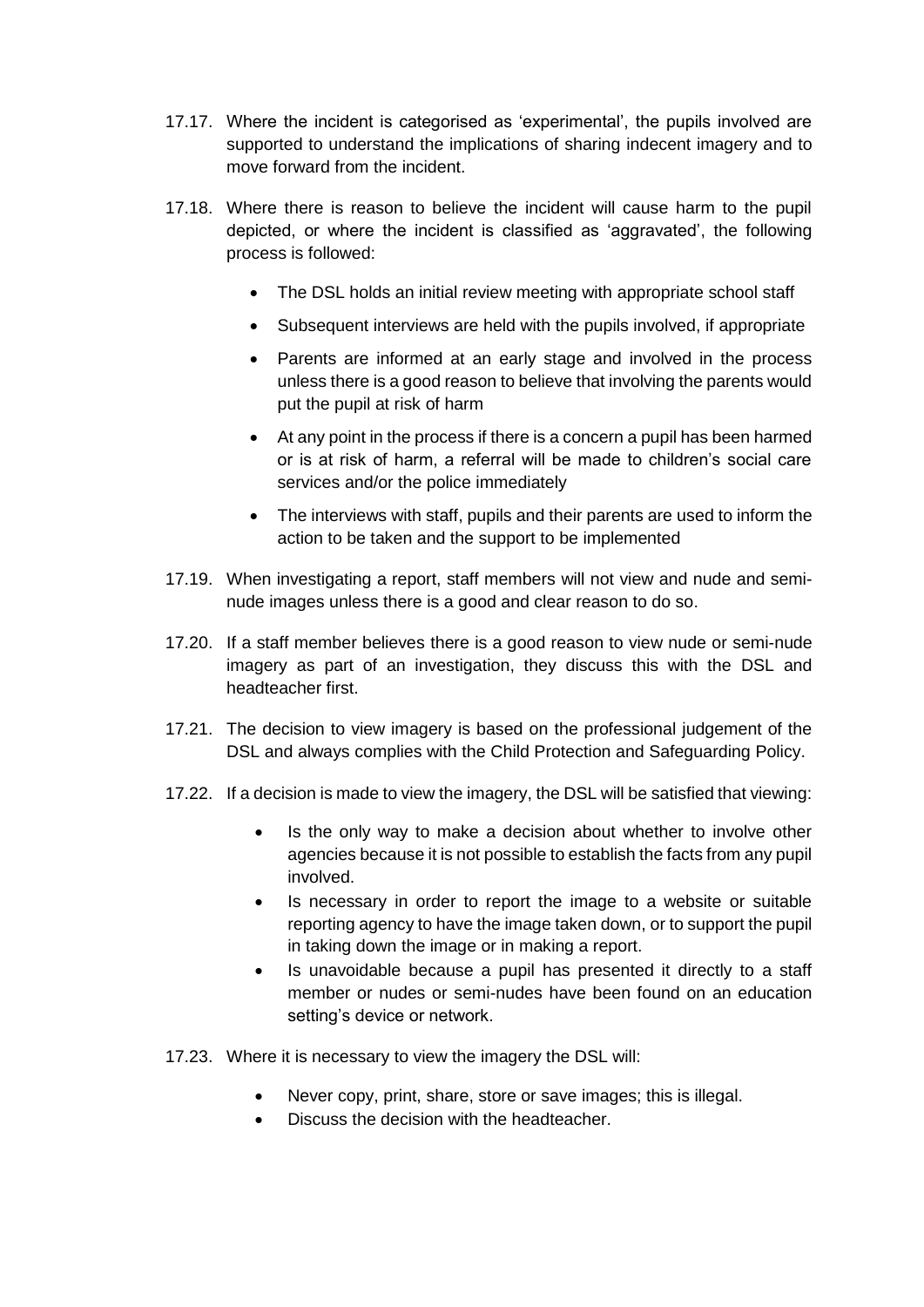- Undertake the viewing themselves, or make sure viewing is undertaken by another member of the safeguarding team with delegated authority from the headteacher.
- Make sure viewing takes place with the headteacher or another member of the SLT in the room; additional people in the room will not view the imagery.
- Only view the imagery on the school premises.
- Record how and why the decision was made to view the imagery in line with the Record Management Policy and the Child Protection and Safeguarding Policy.
- Make sure that images are viewed by a member of staff of the same sex as the pupil, where appropriate.
- Ensure that, if devices need to be passed on to the police, the device is confiscated, disconnected from Wi-Fi and data and turned off immediately to avoid imagery being accessed remotely; the device will be secured until it can be collected by police.
- 17.24. Imagery will not be purposefully viewed where it will cause significant harm or distress to any pupil involved, in line with the DSL's professional judgement.
- 17.25. Any accidental or intentional viewing of imagery that is undertaken as part of an investigation is recorded.
- 17.26. Where a staff member has accidentally viewed a nude or semi-nude image, the DSL will ensure they are provided with the appropriate support, as viewing nude or semi-nude imagery of pupils can be distressing.
- 17.27. Viewing and deleting imagery is carried out in line with the Searching, Screening and Confiscation Policy.

#### **Online abuse and exploitation**

- 17.28. Through the online safety curriculum, pupils are taught about how to recognise online abuse and where they can go for support if they experience it.
- 17.29. The school responds to concerns regarding online abuse and exploitation, whether or not it took place on the school premises or using school-owned equipment.
- 17.30. All concerns relating to online abuse and exploitation, including child sexual abuse and exploitation and criminal exploitation, are reported to the DSL and dealt with in line with the Child Protection and Safeguarding Policy.

#### **Online hate**

17.31. The school does not tolerate online hate content directed towards or posted by members of the school community.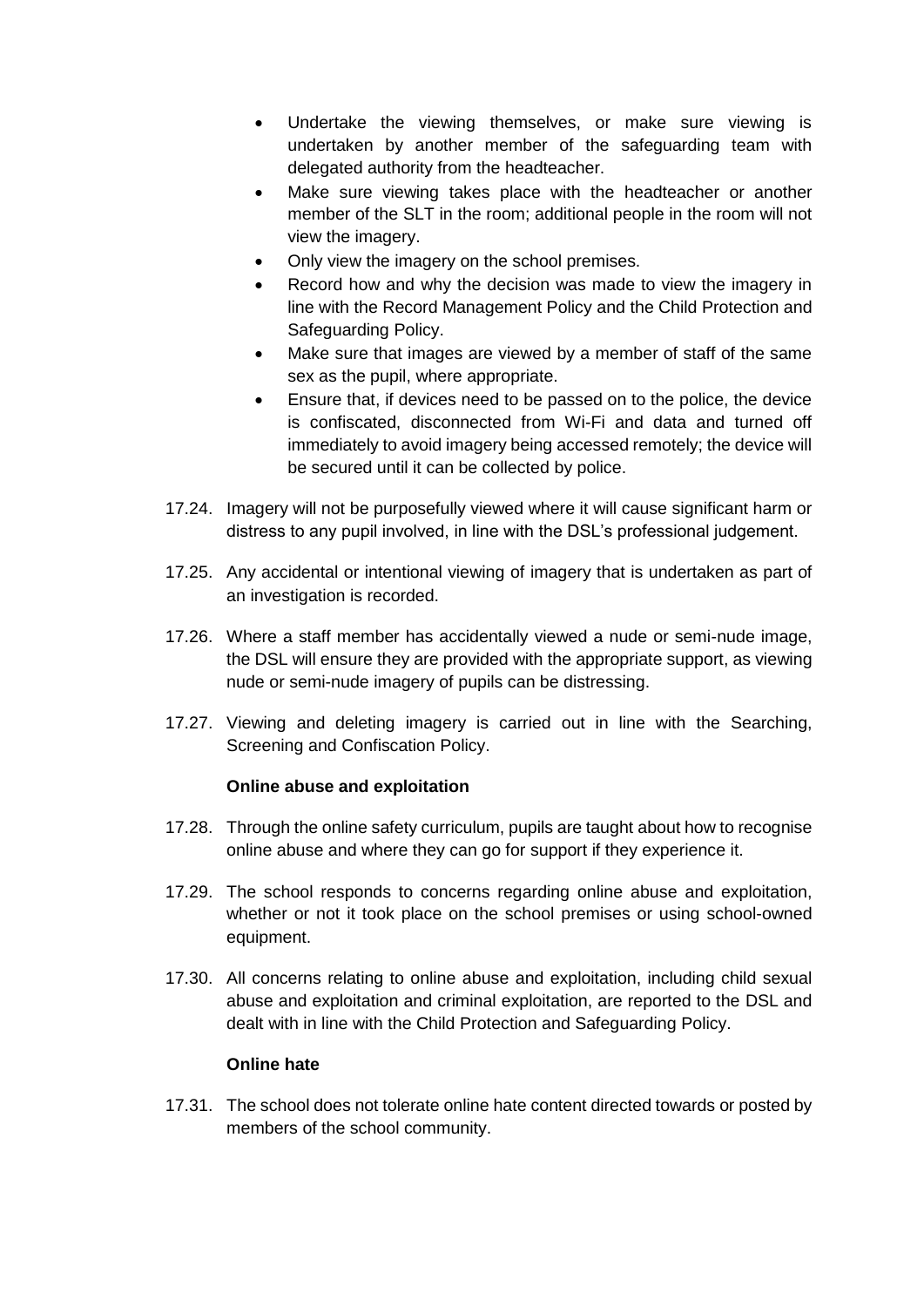17.32. Incidents of online hate are dealt with in line with the relevant school policy depending on the nature of the incident and those involved, e.g. Staff Code of Conduct, Anti-Bullying Policy and Adult Code of Conduct.

#### **Online radicalisation and extremism**

- 17.33. The school's filtering system protects pupils and staff from viewing extremist content.
- 17.34. Concerns regarding a staff member or pupil being radicalised online are dealt with in line with the Child Protection and Safeguarding Policy and Prevent Duty Policy.

#### <span id="page-22-0"></span>**18. Remote learning**

- 18.1. All remote learning is delivered in line with the school's Pupil Remote Learning Policy.
- 18.2. All staff and pupils using video communication must:
	- Communicate in groups one-to-one sessions are only carried out where necessary.
	- Wear suitable clothing this includes others in their household.
	- Be situated in a suitable 'public' living area within the home with an appropriate background – 'private' living areas within the home, such as bedrooms, are not permitted during video communication.
	- Use appropriate language this includes others in their household.
	- Maintain the standard of behaviour expected in school.
	- Use the necessary equipment and computer programs as intended.
	- Not record, store, or distribute video material without permission.
	- Ensure they have a stable connection to avoid disruption to lessons.
	- Always remain aware that they are visible.
- 18.3. All staff and pupils using audio communication must:
	- Use appropriate language this includes others in their household.
	- Maintain the standard of behaviour expected in school.
	- Use the necessary equipment and computer programs as intended.
	- Not record, store, or distribute audio material without permission.
	- Ensure they have a stable connection to avoid disruption to lessons.
	- Always remain aware that they can be heard.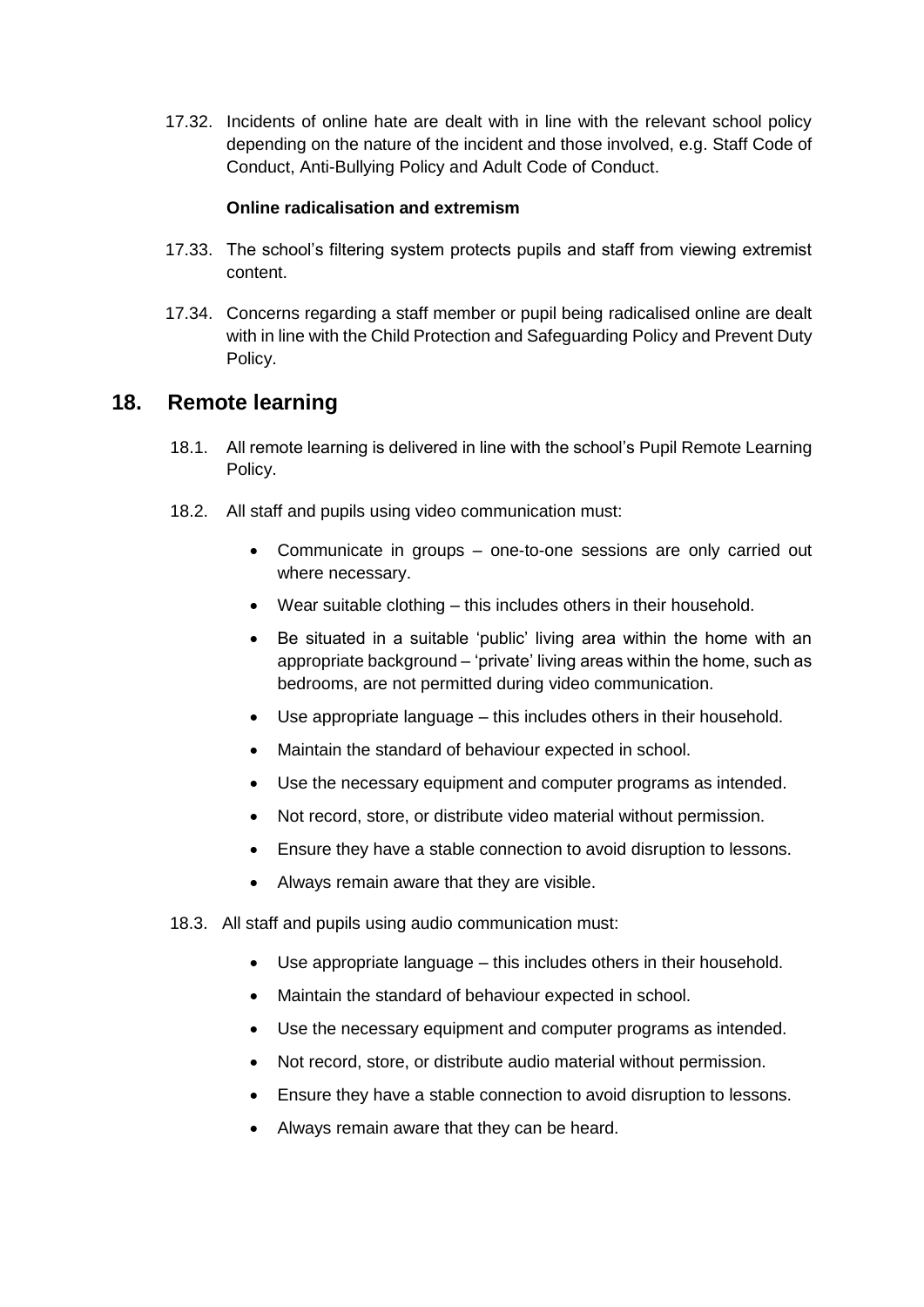- 18.4. The school will consider whether one-to-one sessions are appropriate in some circumstances, e.g. to provide support for pupils with SEND. This will be decided and approved by the SLT, in collaboration with the SENCO.
- 18.5. Pupils not using devices or software as intended will be disciplined in line with the Behavioural Policy.
- 18.6. The school will risk assess the technology used for remote learning prior to use and ensure that there are no privacy issues or scope for inappropriate use.
- 18.7. The school will consult with parents at least two weeks prior to the period of remote learning about what methods of delivering remote teaching are most suitable – alternate arrangements will be made where necessary.
- 18.8. The school will ensure that all school-owned equipment and technology used for remote learning has suitable anti-virus software installed, can establish secure connections, can recover lost work, and allows for audio and visual material to be recorded or downloaded, where required.
- 18.9. The school will communicate to parents in writing about any precautionary measures that need to be put in place if their child is learning remotely using their own/family-owned equipment and technology, e.g. ensuring that their internet connection is secure.
- 18.10. During the period of remote learning, the school will maintain regular contact with parents to:
	- Reinforce the importance of children staying safe online.
	- Ensure parents are aware of what their children are being asked to do, e.g. sites they have been asked to use and staff they will interact with.
	- Encourage them to set age-appropriate parental controls on devices and internet filters to block malicious websites.
	- Direct parents to useful resources to help them keep their children safe online.
- 18.11. The school will not be responsible for providing access to the internet off the school premises and will not be responsible for providing online safety software, e.g. anti-virus software, on devices not owned by the school.

#### <span id="page-23-0"></span>**19. Monitoring and review**

- 19.1. The school recognises that the online world is constantly changing; therefore, the DSL, AAHT MIS &IT Strategy, ICT technicians and the headteacher conduct half-termly light-touch reviews of this policy to evaluate its effectiveness.
- 19.2. The governing board, headteacher and DSL review this policy in full on an annual basis and following any online safety incidents.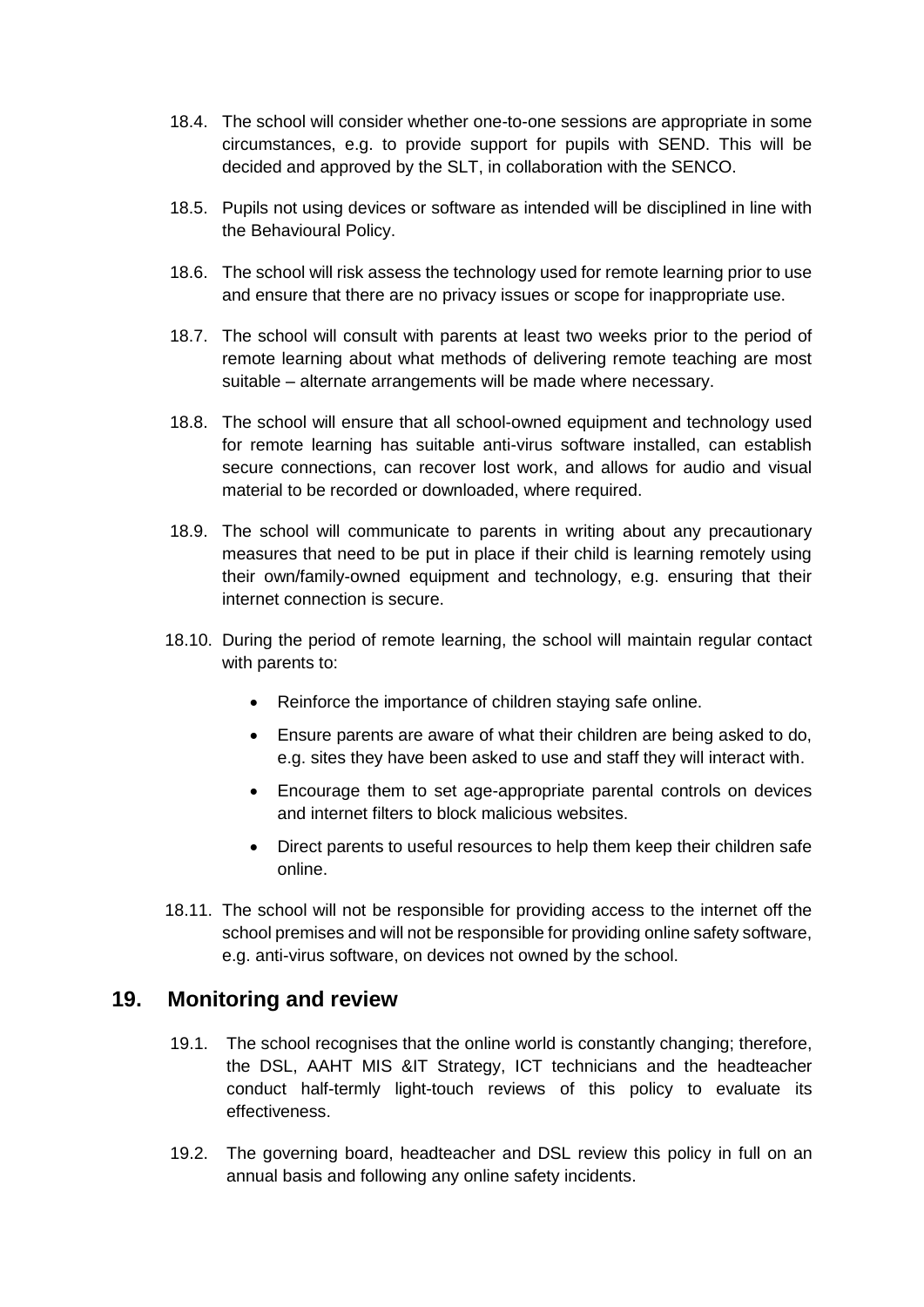19.3. The next scheduled review date for this policy is February 2022.

Any changes made to this policy are communicated to all members of the school community.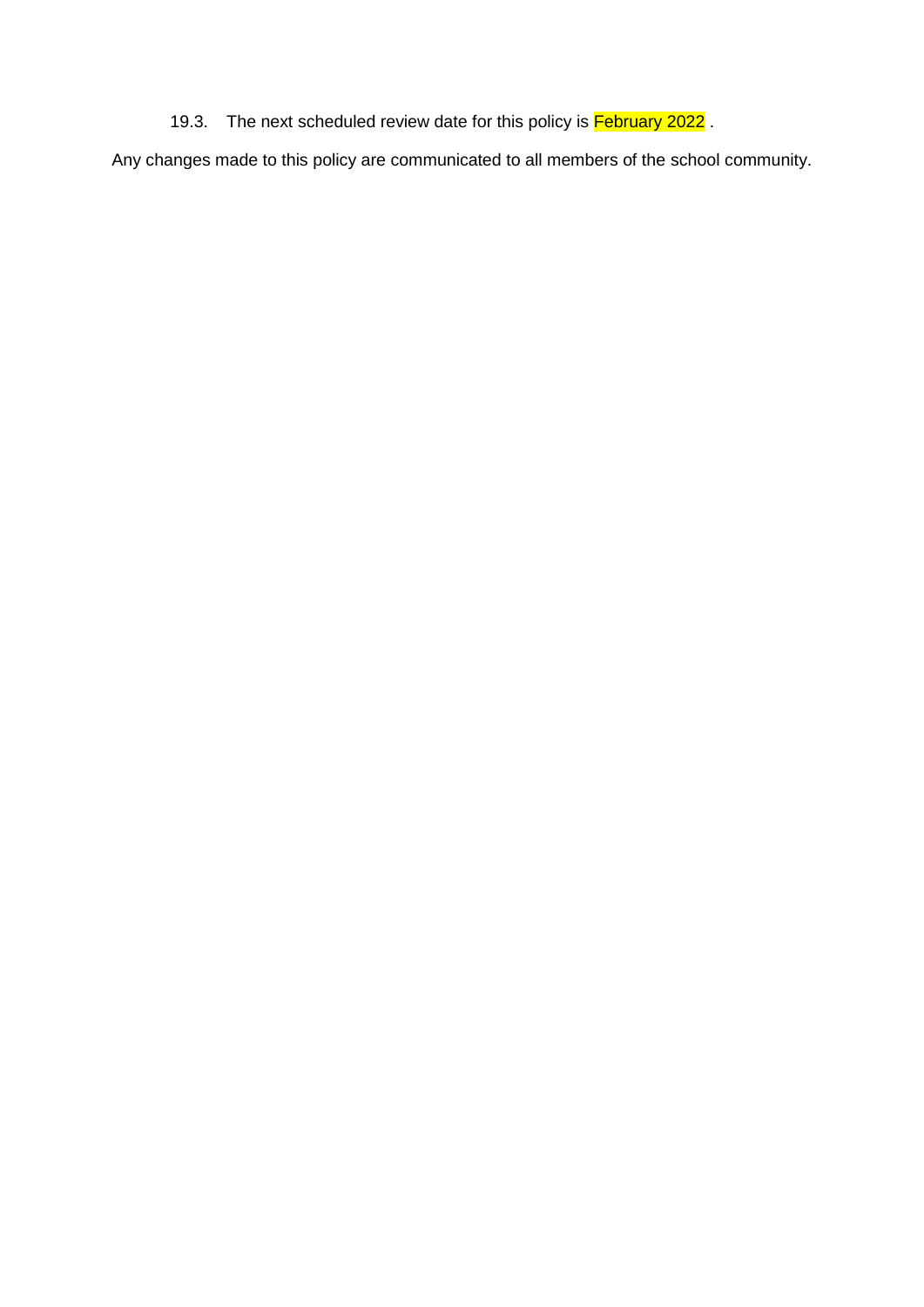# **Appendix 1: Online harms and risks – curriculum coverage**

**[The table below contains information from the DfE's 'Teaching online safety in schools' guidance about what areas of online risk schools should teach pupils about. You can use this to assist your school in developing its own online safety curriculum; however, you must develop your curriculum in line with your local needs and the needs of your pupils.]** 

<span id="page-25-0"></span>

| <b>Subject area</b>                                 | <b>Description and teaching content</b>                                                                                                                                                                                                                                                                                                      | <b>Curriculum area the harm</b><br>or risk is covered in                                                                  |
|-----------------------------------------------------|----------------------------------------------------------------------------------------------------------------------------------------------------------------------------------------------------------------------------------------------------------------------------------------------------------------------------------------------|---------------------------------------------------------------------------------------------------------------------------|
| How to navigate the internet and manage information |                                                                                                                                                                                                                                                                                                                                              |                                                                                                                           |
| Age restrictions                                    | Some online activities have age restrictions because they include content which is not appropriate for<br>children under a specific age.<br>Teaching includes the following:                                                                                                                                                                 | This risk or harm is covered<br>in the following curriculum<br>$area(s)$ :                                                |
|                                                     | That age verification exists and why some online platforms ask users to verify their age<br>Why age restrictions exist<br>$\bullet$<br>That content that requires age verification can be damaging to under-age consumers<br>$\bullet$<br>What the age of digital consent is (13 for most platforms) and why it is important<br>$\bullet$    | <b>Health education</b><br>Computing<br>curriculum                                                                        |
| How content can<br>be used and<br>shared            | Knowing what happens to information, comments or images that are put online.                                                                                                                                                                                                                                                                 | This risk or harm is covered<br>in the following curriculum<br>$area(s)$ :                                                |
|                                                     | Teaching includes the following:<br>What a digital footprint is, how it develops and how it can affect pupils' futures<br>How cookies work<br>How content can be shared, tagged and traced<br>How difficult it is to remove something once it has been shared online<br>What is illegal online, e.g. youth-produced sexual imagery (sexting) | Relationships<br>education<br><b>Health education</b><br><b>RSE</b><br>Personal<br>Development<br>Computing<br>curriculum |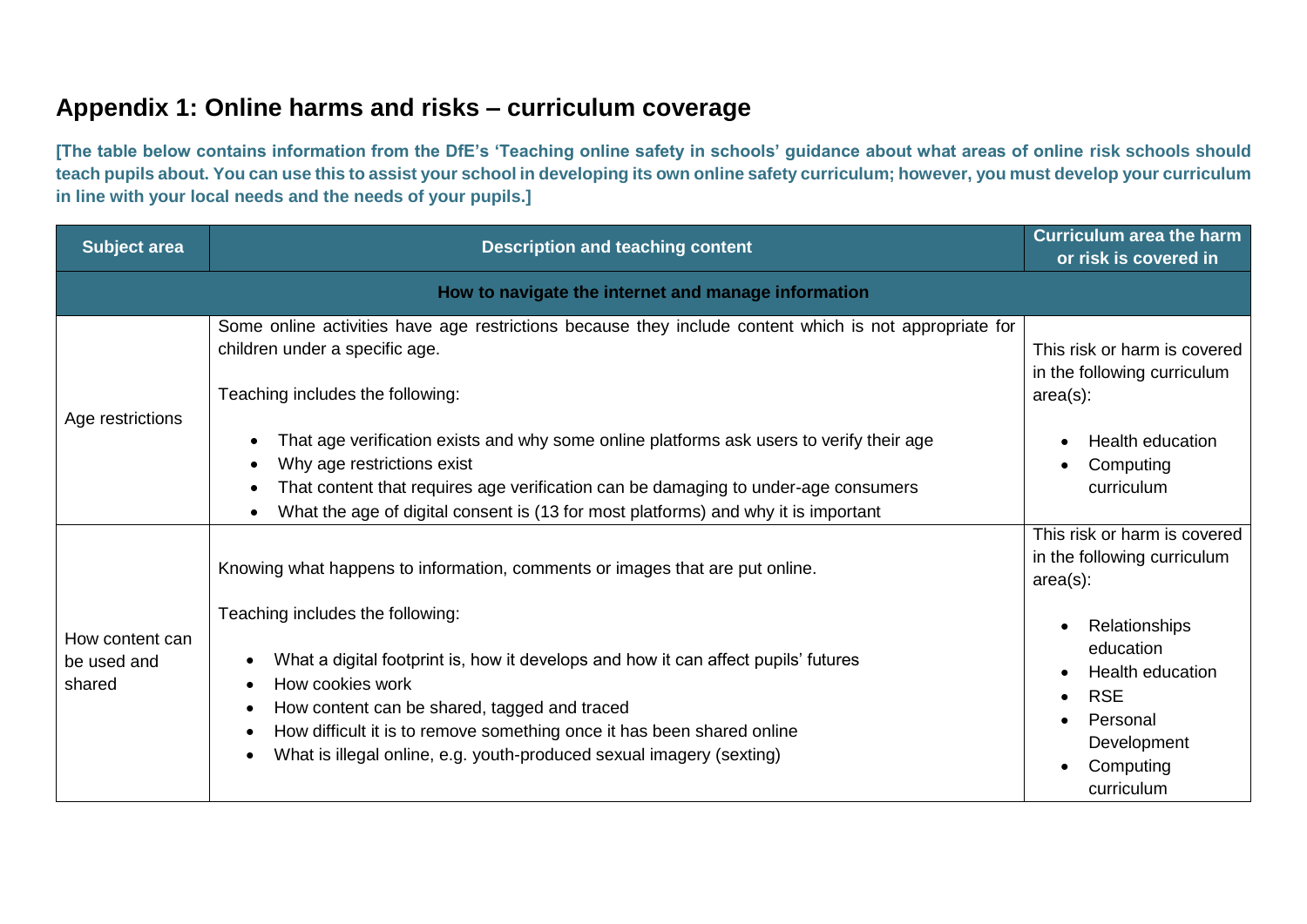|                                                 | Some information shared online is accidentally or intentionally wrong, misleading or exaggerated.<br>Teaching includes the following:                                                                                                                                                                                                                                                                                                                                                                                                                                                                            | This risk or harm is covered<br>in the following curriculum<br>$area(s)$ :                                         |
|-------------------------------------------------|------------------------------------------------------------------------------------------------------------------------------------------------------------------------------------------------------------------------------------------------------------------------------------------------------------------------------------------------------------------------------------------------------------------------------------------------------------------------------------------------------------------------------------------------------------------------------------------------------------------|--------------------------------------------------------------------------------------------------------------------|
| Disinformation,<br>misinformation<br>and hoaxes | Disinformation and why individuals or groups choose to share false information in order to<br>deliberately deceive<br>Misinformation and being aware that false and misleading information can be shared inadvertently<br>٠<br>Online hoaxes, which can be deliberately and inadvertently spread for a variety of reasons<br>That the widespread nature of this sort of content can often appear to be a stamp of authenticity,<br>making it important to evaluate what is seen online<br>How to measure and check authenticity online<br>The potential consequences of sharing information that may not be true | Relationships<br>education<br>Health education<br><b>RSE</b><br>Computing<br>curriculum<br>Personal<br>Development |
| <b>Fake websites</b><br>and scam emails         | Fake websites and scam emails are used to extort data, money, images and other things that can either<br>be used by the scammer to harm the person targeted or sold on for financial, or other, gain.                                                                                                                                                                                                                                                                                                                                                                                                            | This risk or harm is covered<br>in the following curriculum<br>$area(s)$ :                                         |
|                                                 | Teaching includes the following:<br>How to recognise fake URLs and websites<br>What secure markings on websites are and how to assess the sources of emails<br>The risks of entering information to a website which is not secure<br>What pupils should do if they are harmed/targeted/groomed as a result of interacting with a fake<br>website or scam email<br>Who pupils should go to for support<br>٠                                                                                                                                                                                                       | Relationships<br>education<br><b>RSE</b><br>Personal<br>Development<br>Health education<br>Computing<br>curriculum |
| Online fraud                                    | Fraud can take place online and can have serious consequences for individuals and organisations.<br>Teaching includes the following:                                                                                                                                                                                                                                                                                                                                                                                                                                                                             | This risk or harm is covered<br>in the following curriculum<br>$area(s)$ :                                         |
|                                                 | What identity fraud, scams and phishing are<br>That children are sometimes targeted to access adults' data<br>What 'good' companies will and will not do when it comes to personal details                                                                                                                                                                                                                                                                                                                                                                                                                       | Relationships<br>education<br>Computing<br>curriculum                                                              |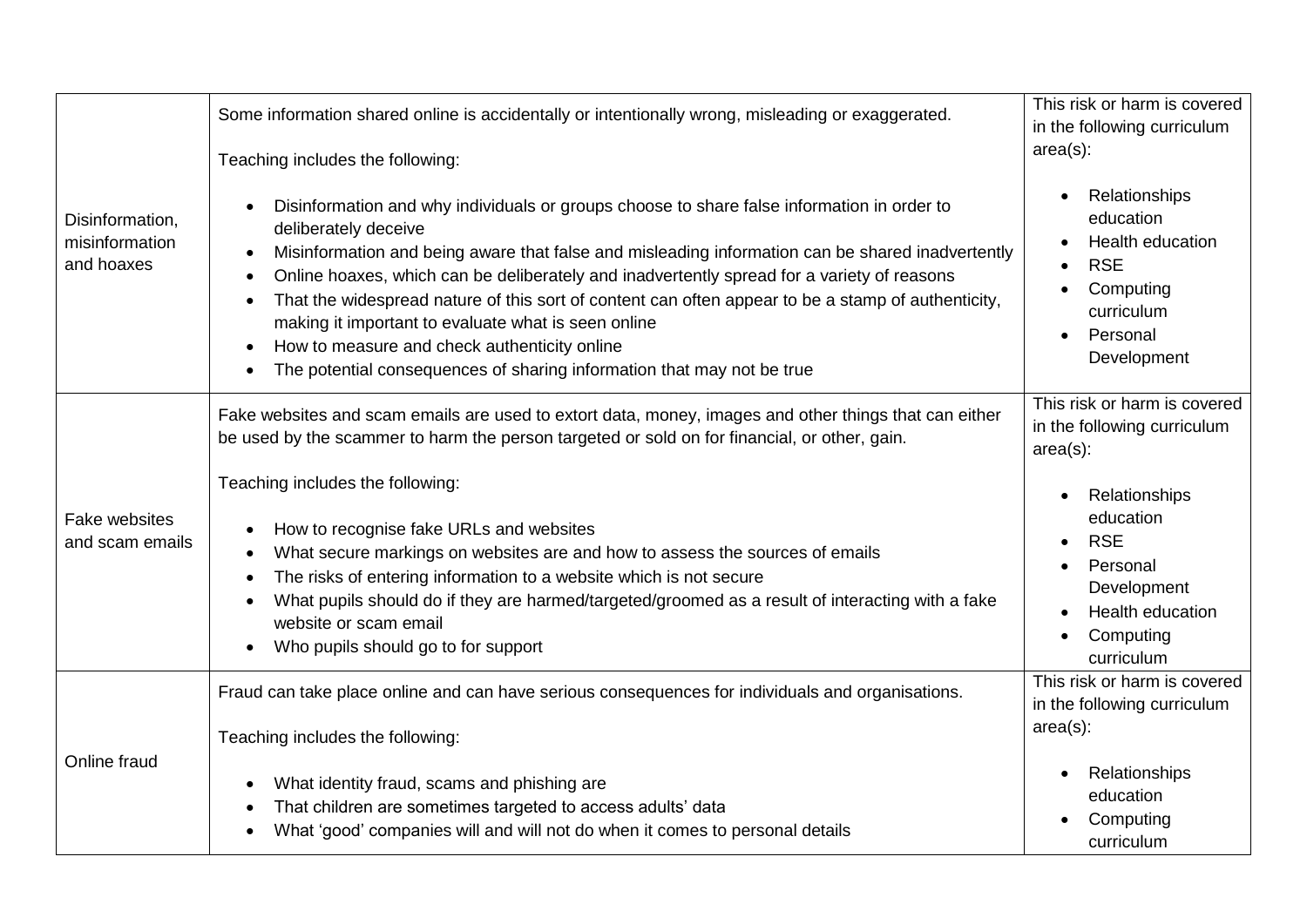|                      |                                                                                                                                                                                                                                                                                                                                                                                           | Personal<br>$\bullet$<br>Development                                                                        |
|----------------------|-------------------------------------------------------------------------------------------------------------------------------------------------------------------------------------------------------------------------------------------------------------------------------------------------------------------------------------------------------------------------------------------|-------------------------------------------------------------------------------------------------------------|
|                      | Password phishing is the process by which people try to find out individuals' passwords so they can<br>access protected content.                                                                                                                                                                                                                                                          | This risk or harm is covered<br>in the following curriculum<br>$area(s)$ :                                  |
| Password<br>phishing | Teaching includes the following:<br>Why passwords are important, how to keep them safe and that others might try to get people to<br>reveal them<br>How to recognise phishing scams<br>The importance of online security to protect against viruses that are designed to gain access to<br>password information<br>What to do when a password is compromised or thought to be compromised | Relationships<br>education<br>Computing<br>curriculum<br>Personal<br>Development                            |
|                      | Online platforms and search engines gather personal data - this is often referred to as 'harvesting' or<br>'farming'.                                                                                                                                                                                                                                                                     | This risk or harm is covered<br>in the following curriculum<br>$area(s)$ :                                  |
| Personal data        | Teaching includes the following:<br>How cookies work<br>How data is farmed from sources which look neutral<br>How and why personal data is shared by online companies<br>How pupils can protect themselves and that acting quickly is essential when something happens<br>The rights children have with regards to their data<br>How to limit the data companies can gather               | Relationships<br>education<br><b>RSE</b><br>$\bullet$<br>Computing<br>curriculum<br>Personal<br>Development |
| Persuasive           | Many devices, apps and games are designed to keep users online for longer than they might have<br>planned or desired.<br>Teaching includes the following:                                                                                                                                                                                                                                 | This risk or harm is covered<br>in the following curriculum<br>$area(s)$ :                                  |
| design               | That the majority of games and platforms are designed to make money - their primary driver is to<br>encourage people to stay online for as long as possible                                                                                                                                                                                                                               | Health education<br>Computing<br>curriculum                                                                 |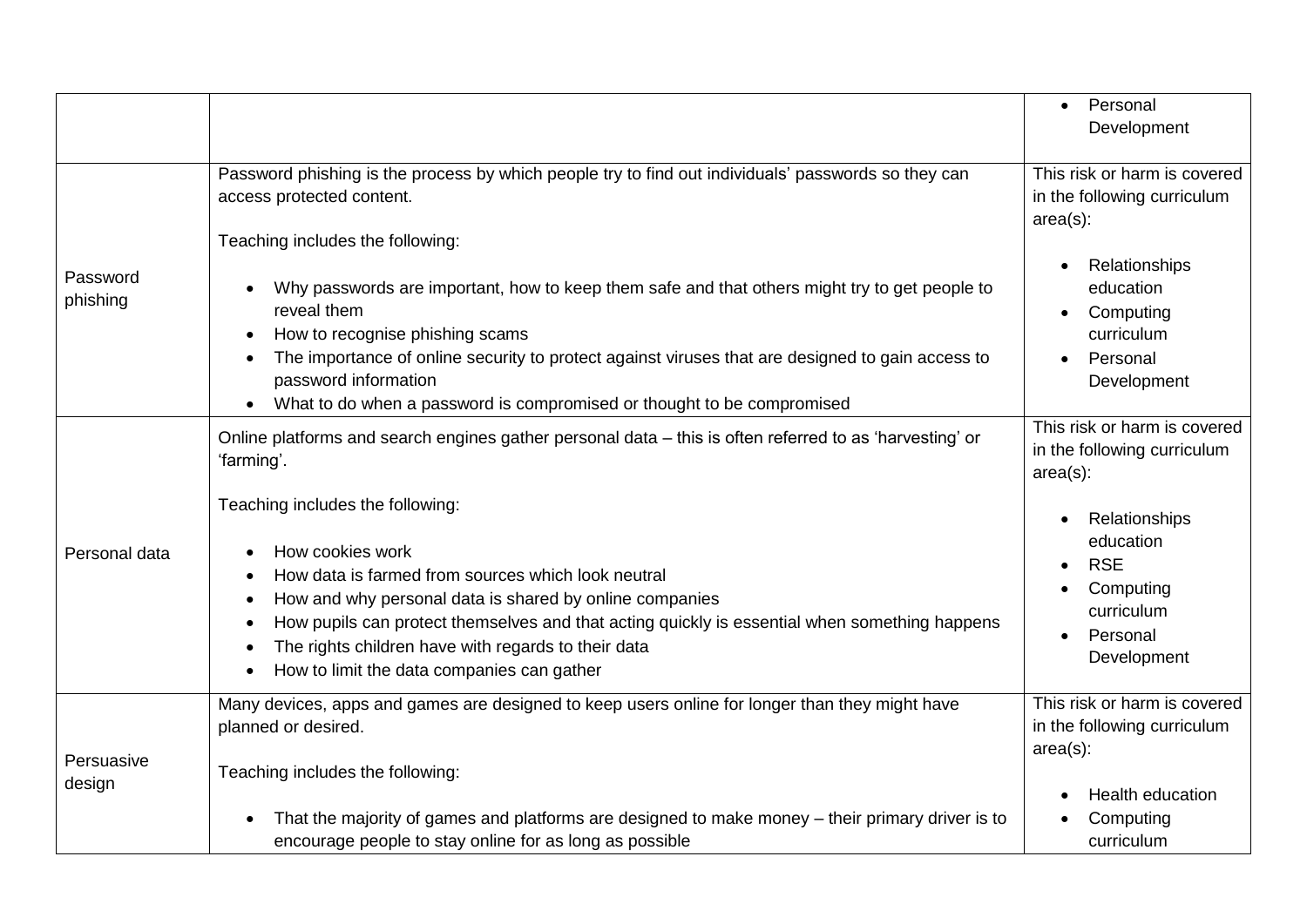|                                | How notifications are used to pull users back online                                                                                                                                                                                                                                                                                                                                            | Personal<br>$\bullet$                                                                                              |
|--------------------------------|-------------------------------------------------------------------------------------------------------------------------------------------------------------------------------------------------------------------------------------------------------------------------------------------------------------------------------------------------------------------------------------------------|--------------------------------------------------------------------------------------------------------------------|
|                                |                                                                                                                                                                                                                                                                                                                                                                                                 | Development                                                                                                        |
| Privacy settings               | Almost all devices, websites, apps and other online services come with privacy settings that can be used<br>to control what is shared.                                                                                                                                                                                                                                                          | This risk or harm is covered<br>in the following curriculum<br>$area(s)$ :                                         |
|                                | Teaching includes the following:                                                                                                                                                                                                                                                                                                                                                                | Relationships                                                                                                      |
|                                | How to find information about privacy settings on various devices and platforms<br>That privacy settings have limitations                                                                                                                                                                                                                                                                       | education<br>Computing<br>curriculum                                                                               |
|                                | Much of the information seen online is a result of some form of targeting.                                                                                                                                                                                                                                                                                                                      | This risk or harm is covered<br>in the following curriculum                                                        |
|                                | Teaching includes the following:                                                                                                                                                                                                                                                                                                                                                                | $area(s)$ :                                                                                                        |
| Targeting of<br>online content | How adverts seen at the top of online searches and social media have often come from<br>companies paying to be on there and different people will see different adverts<br>How the targeting is done<br>The concept of clickbait and how companies can use it to draw people to their sites and services                                                                                        | Health education<br>Computing<br>curriculum<br>Personal<br>Development                                             |
|                                | How to stay safe online                                                                                                                                                                                                                                                                                                                                                                         |                                                                                                                    |
| Online abuse                   | Some online behaviours are abusive. They are negative in nature, potentially harmful and, in some<br>cases, can be illegal.                                                                                                                                                                                                                                                                     | This risk or harm is covered<br>in the following curriculum<br>$area(s)$ :                                         |
|                                | Teaching includes the following:<br>The types of online abuse, including sexual harassment, bullying, trolling and intimidation<br>When online abuse can become illegal<br>How to respond to online abuse and how to access support<br>How to respond when the abuse is anonymous<br>The potential implications of online abuse<br>What acceptable and unacceptable online behaviours look like | Relationships<br>education<br><b>RSE</b><br>Personal<br>Development<br>Health education<br>Computing<br>curriculum |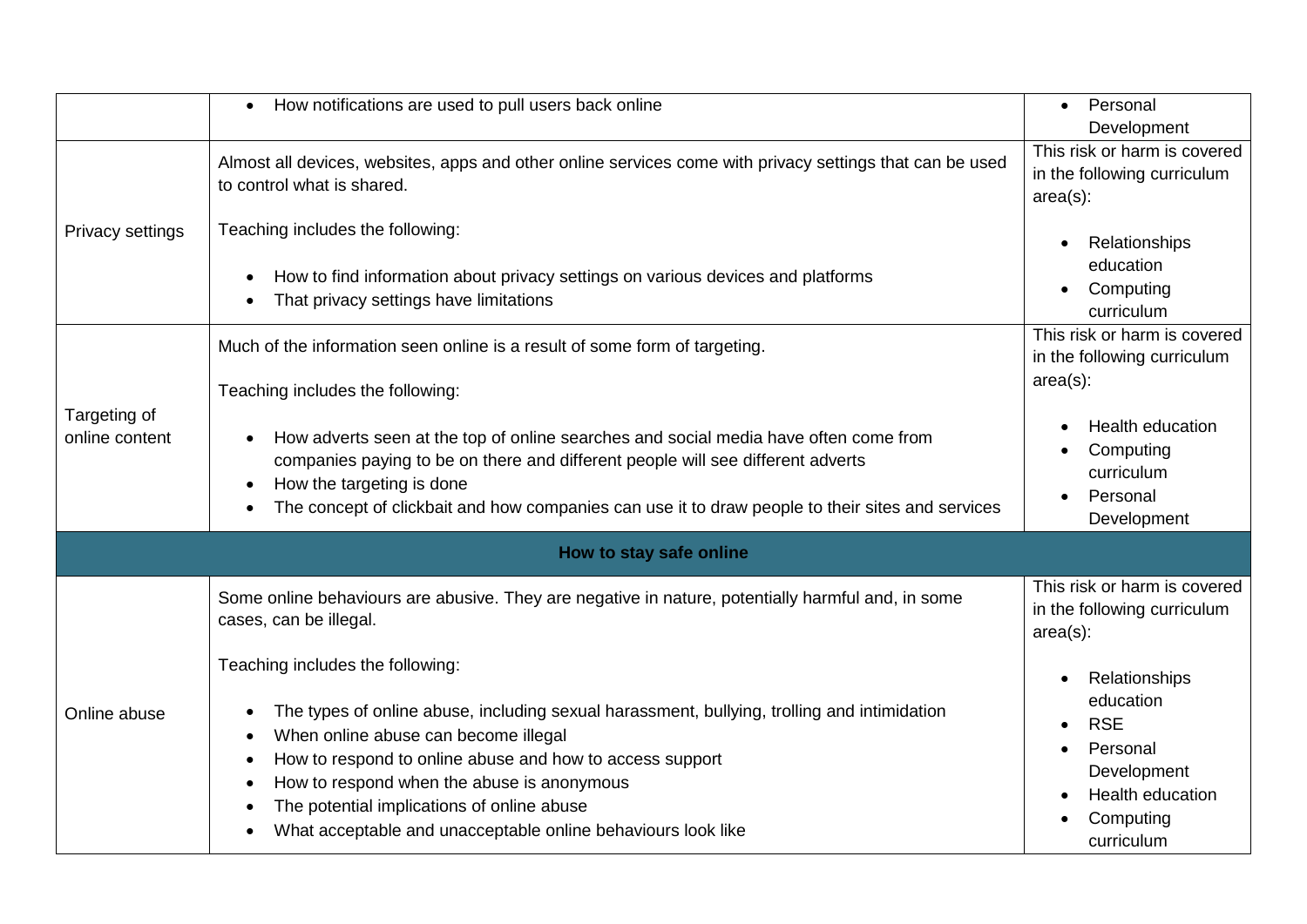|                          |                                                                                                                                                                                                                                                                                                                                                                                                                                                                                                                                                                                                                                  | Citizenship<br>$\bullet$                                                                                                                                       |
|--------------------------|----------------------------------------------------------------------------------------------------------------------------------------------------------------------------------------------------------------------------------------------------------------------------------------------------------------------------------------------------------------------------------------------------------------------------------------------------------------------------------------------------------------------------------------------------------------------------------------------------------------------------------|----------------------------------------------------------------------------------------------------------------------------------------------------------------|
| Challenges               | Online challenges acquire mass followings and encourage others to take part in what they suggest.<br>Teaching includes the following:<br>What an online challenge is and that, while some will be fun and harmless, others may be<br>dangerous and even illegal<br>How to assess if the challenge is safe or potentially harmful, including considering who has<br>generated the challenge and why<br>That it is okay to say no and to not take part in a challenge<br>How and where to go for help<br>The importance of telling an adult about challenges which include threats or secrecy - 'chain<br>letter' style challenges | This risk or harm is covered<br>in the following curriculum<br>$area(s)$ :<br>Relationships<br>education<br>Health education<br>Personal<br>Development        |
| Content which<br>incites | Knowing that violence can be incited online and escalate very quickly into offline violence.<br>Teaching includes the following:<br>That online content (sometimes gang related) can glamorise the possession of weapons and<br>drugs<br>That to intentionally encourage or assist in an offence is also a criminal offence<br>How and where to get help if they are worried about involvement in violence                                                                                                                                                                                                                       | This risk or harm is covered<br>in the following curriculum<br>$area(s)$ :<br>Relationships<br>education<br><b>RSE</b><br>$\bullet$<br>Personal<br>Development |
| Fake profiles            | Not everyone online is who they say they are.<br>Teaching includes the following:<br>That, in some cases, profiles may be people posing as someone they are not or may be 'bots'<br>How to look out for fake profiles                                                                                                                                                                                                                                                                                                                                                                                                            | This risk or harm is covered<br>in the following curriculum<br>$area(s)$ :<br>Relationships<br>education<br>Computing<br>curriculum<br>Personal<br>Development |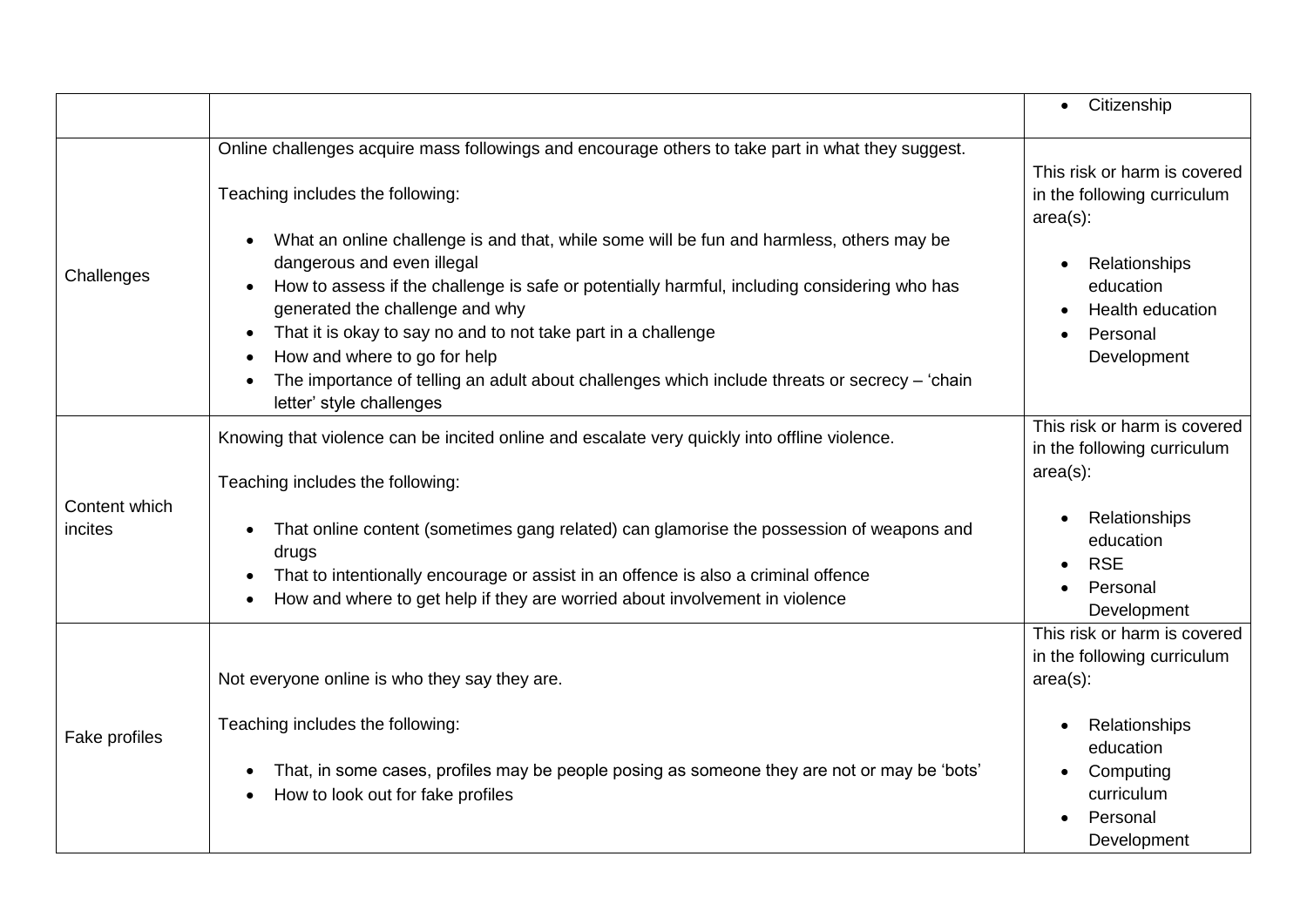|                | Knowing about the different types of grooming and motivations for it, e.g. radicalisation, child sexual                                                                                                                                                                                                                                                                                                                                                                                                                                                                                                                                                                                                                                                                                                                                                                                                                                                                                                                       |                                                                                                                                                         |
|----------------|-------------------------------------------------------------------------------------------------------------------------------------------------------------------------------------------------------------------------------------------------------------------------------------------------------------------------------------------------------------------------------------------------------------------------------------------------------------------------------------------------------------------------------------------------------------------------------------------------------------------------------------------------------------------------------------------------------------------------------------------------------------------------------------------------------------------------------------------------------------------------------------------------------------------------------------------------------------------------------------------------------------------------------|---------------------------------------------------------------------------------------------------------------------------------------------------------|
|                | abuse and exploitation (CSAE) and gangs (county lines).<br>Teaching includes the following:                                                                                                                                                                                                                                                                                                                                                                                                                                                                                                                                                                                                                                                                                                                                                                                                                                                                                                                                   | This risk or harm is covered<br>in the following curriculum<br>$area(s)$ :                                                                              |
| Grooming       | Boundaries in friendships with peers, in families, and with others<br>Key indicators of grooming behaviour<br>The importance of disengaging from contact with suspected grooming and telling a trusted adult<br>How and where to report grooming both in school and to the police<br>At all stages, it is important to balance teaching pupils about making sensible decisions to stay safe whilst<br>being clear it is never the fault of the child who is abused and why victim blaming is always wrong.                                                                                                                                                                                                                                                                                                                                                                                                                                                                                                                    | Relationships<br>education<br><b>RSE</b><br>Personal<br>$\bullet$<br>Development                                                                        |
| Live streaming | Live streaming (showing a video of yourself in real-time online either privately or to a public audience) can<br>be popular with children, but it carries a risk when carrying out and watching it.<br>Teaching includes the following:<br>What the risks of carrying out live streaming are, e.g. the potential for people to record livestreams<br>and share the content<br>The importance of thinking carefully about who the audience might be and if pupils would be<br>comfortable with whatever they are streaming being shared widely<br>That online behaviours should mirror offline behaviours and that this should be considered when<br>making a livestream<br>That pupils should not feel pressured to do something online that they would not do offline<br>Why people sometimes do and say things online that they would never consider appropriate<br>offline<br>The risk of watching videos that are being livestreamed, e.g. there is no way of knowing what will<br>be shown next<br>The risks of grooming | This risk or harm is covered<br>in the following curriculum<br>$area(s)$ :<br>Relationships<br>education<br>Health education<br>Personal<br>Development |
| Pornography    | Knowing that sexually explicit material presents a distorted picture of sexual behaviours.<br>Teaching includes the following:                                                                                                                                                                                                                                                                                                                                                                                                                                                                                                                                                                                                                                                                                                                                                                                                                                                                                                | This risk or harm is covered<br>in the following curriculum<br>$area(s)$ :                                                                              |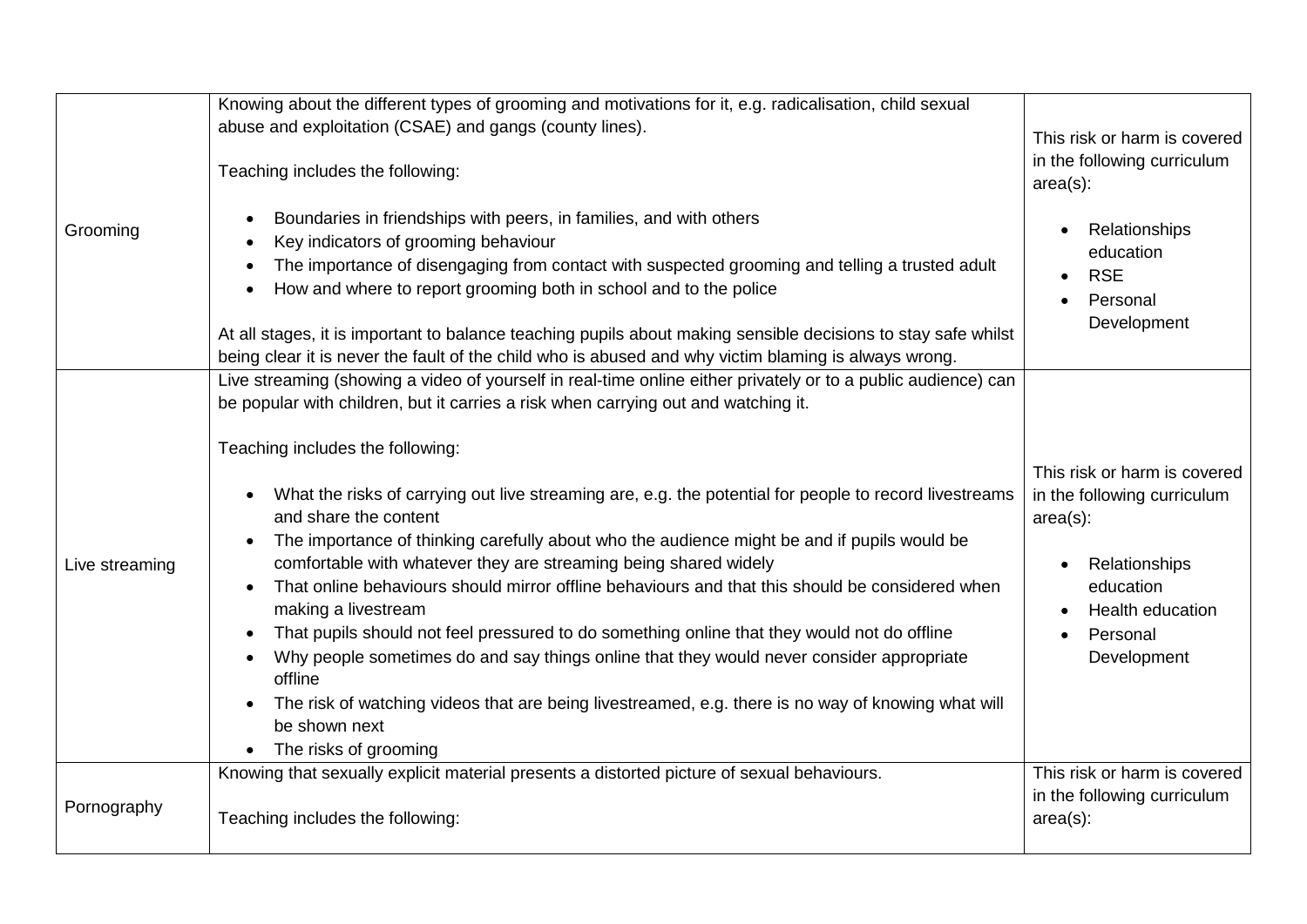|                   | That pornography is not an accurate portrayal of adult sexual relationships<br>$\bullet$                    | <b>RSE</b><br>$\bullet$      |
|-------------------|-------------------------------------------------------------------------------------------------------------|------------------------------|
|                   | That viewing pornography can lead to skewed beliefs about sex and, in some circumstances, can               | Personal                     |
|                   | normalise violent sexual behaviour                                                                          | Development                  |
|                   | That not all people featured in pornographic material are doing so willingly, i.e. revenge porn or          |                              |
|                   | people trafficked into sex work                                                                             |                              |
|                   | Knowing different strategies for staying safe when communicating with others, especially people they do     | This risk or harm is covered |
|                   | not know or have not met.                                                                                   | in the following curriculum  |
|                   |                                                                                                             | $area(s)$ :                  |
|                   | Teaching includes the following:                                                                            |                              |
|                   |                                                                                                             | Relationships                |
| Unsafe            | That communicating safely online and protecting your privacy and data is important, regardless of           | education                    |
| communication     | who you are communicating with                                                                              | <b>RSE</b><br>$\bullet$      |
|                   | How to identify indicators of risk and unsafe communications                                                | Computing                    |
|                   | The risks associated with giving out addresses, phone numbers or email addresses to people                  | curriculum                   |
|                   | pupils do not know, or arranging to meet someone they have not met before                                   | Personal                     |
|                   | What online consent is and how to develop strategies to confidently say no to both friends and<br>$\bullet$ | Development                  |
|                   | strangers online                                                                                            |                              |
|                   | Wellbeing                                                                                                   |                              |
|                   | Knowing about the impact of comparisons to 'unrealistic' online images.                                     | This risk or harm is covered |
|                   |                                                                                                             | in the following curriculum  |
| Impact on         | Teaching includes the following:                                                                            | $area(s)$ :                  |
| confidence        |                                                                                                             |                              |
| (including body   | The issue of using image filters and digital enhancement                                                    | <b>Health education</b>      |
| confidence)       | The role of social media influencers, including that they are paid to influence the behaviour of their      | Personal                     |
|                   | followers                                                                                                   | Development                  |
|                   | The issue of photo manipulation, including why people do it and how to look out for it                      |                              |
| Impact on quality | Knowing how to identify when online behaviours stop being fun and begin to create anxiety, including that   | This risk or harm is covered |
| of life, physical | there needs to be a balance between time spent online and offline.                                          | in the following curriculum  |
| and mental health |                                                                                                             | $area(s)$ :                  |
| and relationships | Teaching includes the following:                                                                            |                              |
|                   |                                                                                                             | <b>Health education</b>      |